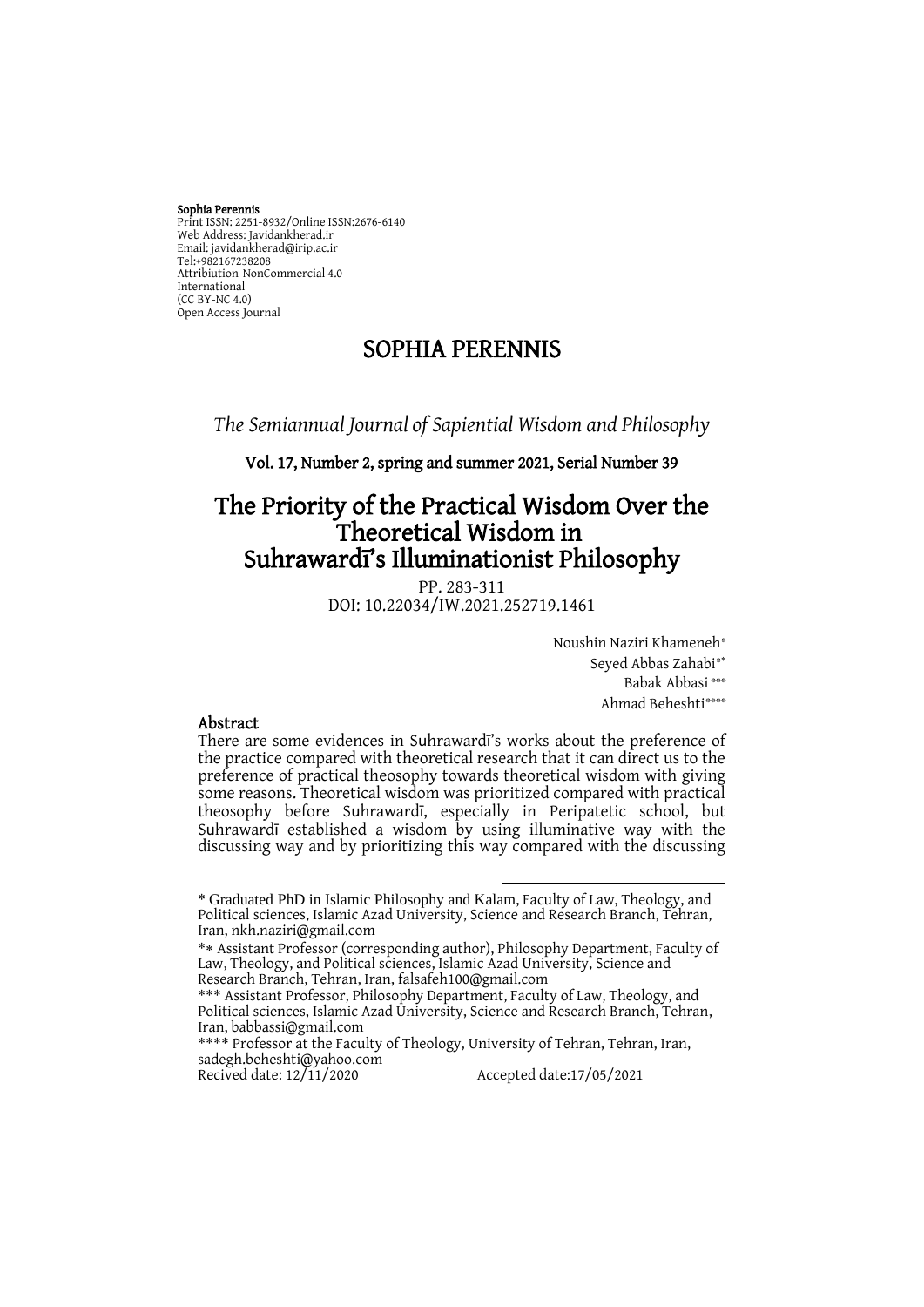way by criticizing Peripatetics in which practical wisdom is prioritized, the priority in terms of essence not time. Mystical journey and aceticism is a impartible part of Suhrawardī's practical theosophy. His wisdom is an intuitive and mystical wisdom in which Hakim experience the realities objectively not subjectively. Hence we can called Suhrawardī an empiricist philosopher, an intuitive and mystical experiment. The priority of practical wisdom over theoretical wisdom is investigable in his written thought and also in his practical life.

Keywords: Suhrawardī, practical theosophy, theoretical wisdom, , theosophy

According to Suhrawardī's works, the practical wisdom has priority over the theoretical one. However, Peripatetic philosophers before Sūhrawardī believed in something contrary to this idea, when they say that the theoretical wisdom is absolutely preferred over the practical one. This discrepancy between Suhrawardī and them is rooted in his approach about the meaning of wisdom. Suhrawardī established a specific system of wisdom called Illuminationist Philosophy. It is constituted by using both intuitive (*dhawqī*) path and the discursive (*baḥthī*) one. The former is more important for Suhrawardī, while the latter is more significant for Peripatetic philosophers.

Suhrawardī does hence criticize the Peripatetic philosophy because of their stress on the concepts and argumentations. On the other hand, he himself focuses on intuition and mystical perception as a proper method to gain a true wisdom, i.e. Iluminationist Philosophy. In this ascetic discipline, practice is more important than theory and it is divided into three parts: practical duties, moral activities, and intuitional experiences.

Along with these three parts, Suhrawardī considers austerity and spiritual surveillance as two methods of his own philosophy. In addition, the *imaginal world* (ṣ*uwar muʻallaqah*) plays a major role not only in Suhrawardī's cosmology, but also in his epistemology. A sage, he says, is who has an experiential perception from reality, rather than mental or conceptual. In other words, intuitive cognition is as valid as sensual and intellectual consciousness in this philosophical way. In the present article, the precedence of the practical wisdom, in comparison with the theoretical one, is verified.

However, Suhrawardī has no independent work on the practical wisdom, his argumentations on this issue are found under other topics, especially when he is talking about the characteristics of the theoretical wisdom. Following Peripatetic philosophers, he divides the practical wisdom into these three different branches: politics, ethics, and management of a household (*tadbīr manzil*). Nevertheless, he examines only the first two branches. About the third part, he just hints at its title and definition in *al-Talwīḥāt.* In another book, *al-Mashāriʿ wa-l Muṭāraḥāt*, he discusses the two main divisions of wisdom, i.e. practical and theoretical, without paying attention to their subdivisions. Surprisingly, in his most important book, *Ḥikmat al-Ishrāq*, Suhrawardī neither discusses the main divisions nor the subdivisions.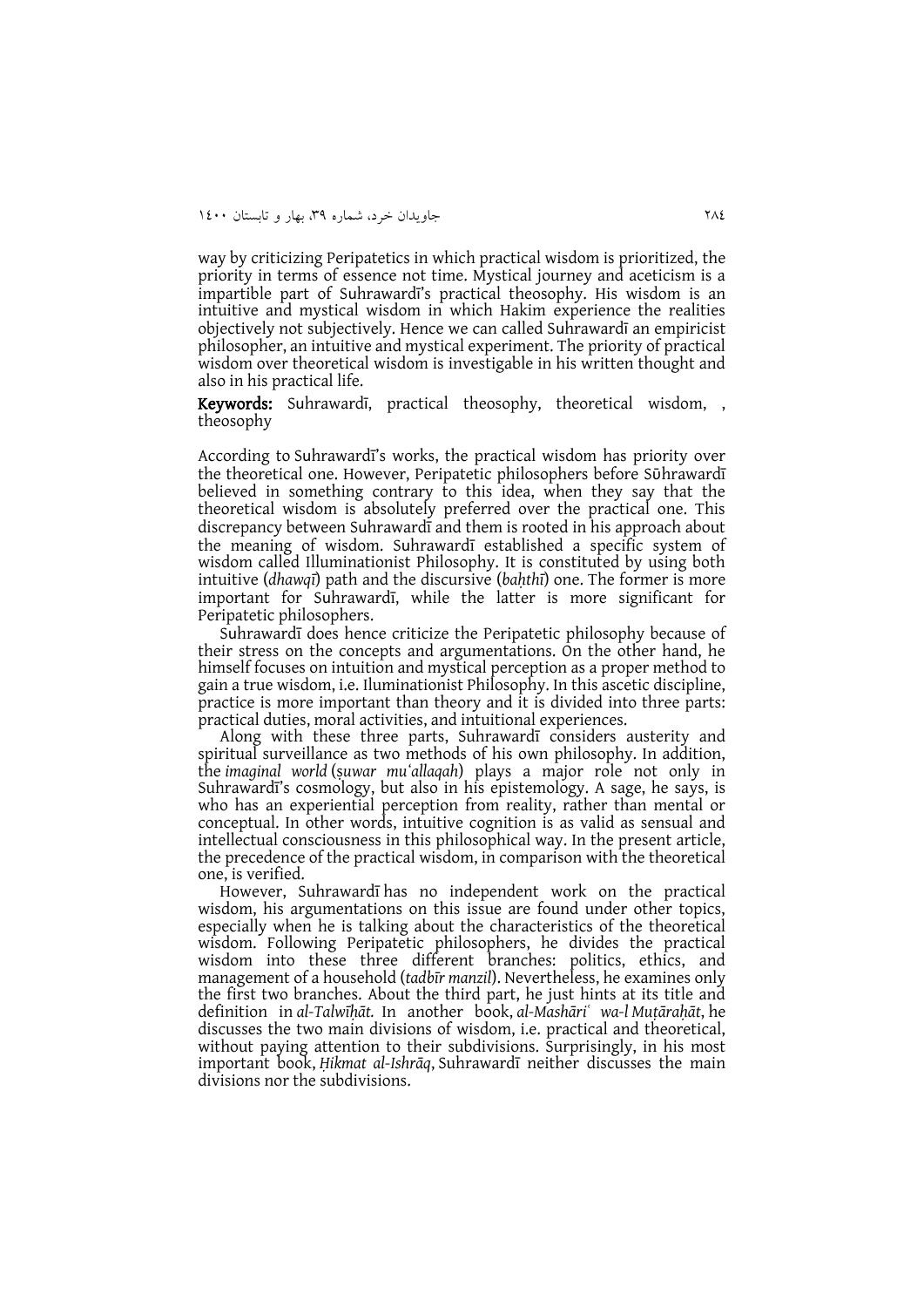On the basis of illuminationist principles and from the total argumentations of Suhrawardī, we provide five reasons to show that he utterly prioritizes the practical wisdom over the theoretical one. First, Suhrawardī's preference of illuminative philosophy over the discursive one is basically rooted in his opinion of the inner cognition. This special sort of knowledge cannot to be conceived unless trough the intuition. This intuition is also tied to the practical spiritual observations. Second, he considers *dhikr* (recollection of God) is entirely superior to *fikr* (discursive thought). Since *dhikr* is in the field of action and *fikr* is in the field of theory, we can conclude the priority of the former over the latter. More specifically, he argues this comparison between *dhikr* and *fikr* in the part of ethics, which is normally included under practical wisdom. Third, the practical aspect of Suhrawardī's psychology, which can be referred to as the enlightenment psychology, is stronger than its theoretical aspect, because most of his emphasis on this subject is about providing a practical observation. It is about how to dominate the anger and lust, as two main faculties of the soul. Moreover, in some symbolic histories, he uses a figurative language to show that how intellect can succumb to the moral qualities like anger and lust. Fourth, he explicitly says that "wisdom" has not been obtained for him through opinion and thought, but it is obtained through mystical contemplation. He says that he first received a direct illuminative vision from concrete world, then he described them by language. In the Illuminationist Philosophy, *ḥakīm* is the one who is in touch with the world not only through the sense and intellect, but also through intuitive discovery. Fifth, he ties his own Illuminative practical principles to the two main elements of the Peripatetic epistemology: concept (*taṣawwur*) and assent (*taṣdīq*). Henceforth, there is no true cognition except by combination both methods.

Along with these five reasons, the bibliography of Suhrawardī depicts a new perspective of his spiritual practical contemplation. Shahrzūrī, the most important commentators of Suhrawardī, describes Suhrawardī's asceticism. In *Nuzhat al-Arwāḥ*, Shahrzūrī collected many commendations by Suhrawardī in terms of the practical ethics. He confirms that Suhrawardī adhered to all of these ethical advices.

According to Shahrzurī and other Islamic historians, an important part of Suhrawardī's life has been his connection with Sufis and mystics. Suhrawardī's goal was hence not to become a master of discursive philosophy, as it seen in Peripatetics. By contrast, he wanted to be an Illuminationist. In his political doctrines, Suhrawardī distinguishes between a divine attribute and a non-divine one. He maintains that a divine sage (*ḥakim mutaʾallih*) can make world spiritual.

In addition, Suhrawardī's assassination by Ṣalāḥ al-Dīn Ayyūbī, provides another reason to show that he has prioritized the practical method over the theoretical one. The connection between his assassination and his political criticisms can be a considered a justification of his stress on the practical wisdom. Specially, his "king-philosopher" theory was rejected by the religious scholars of his time, and his insistence on this theory eventually led to his killing.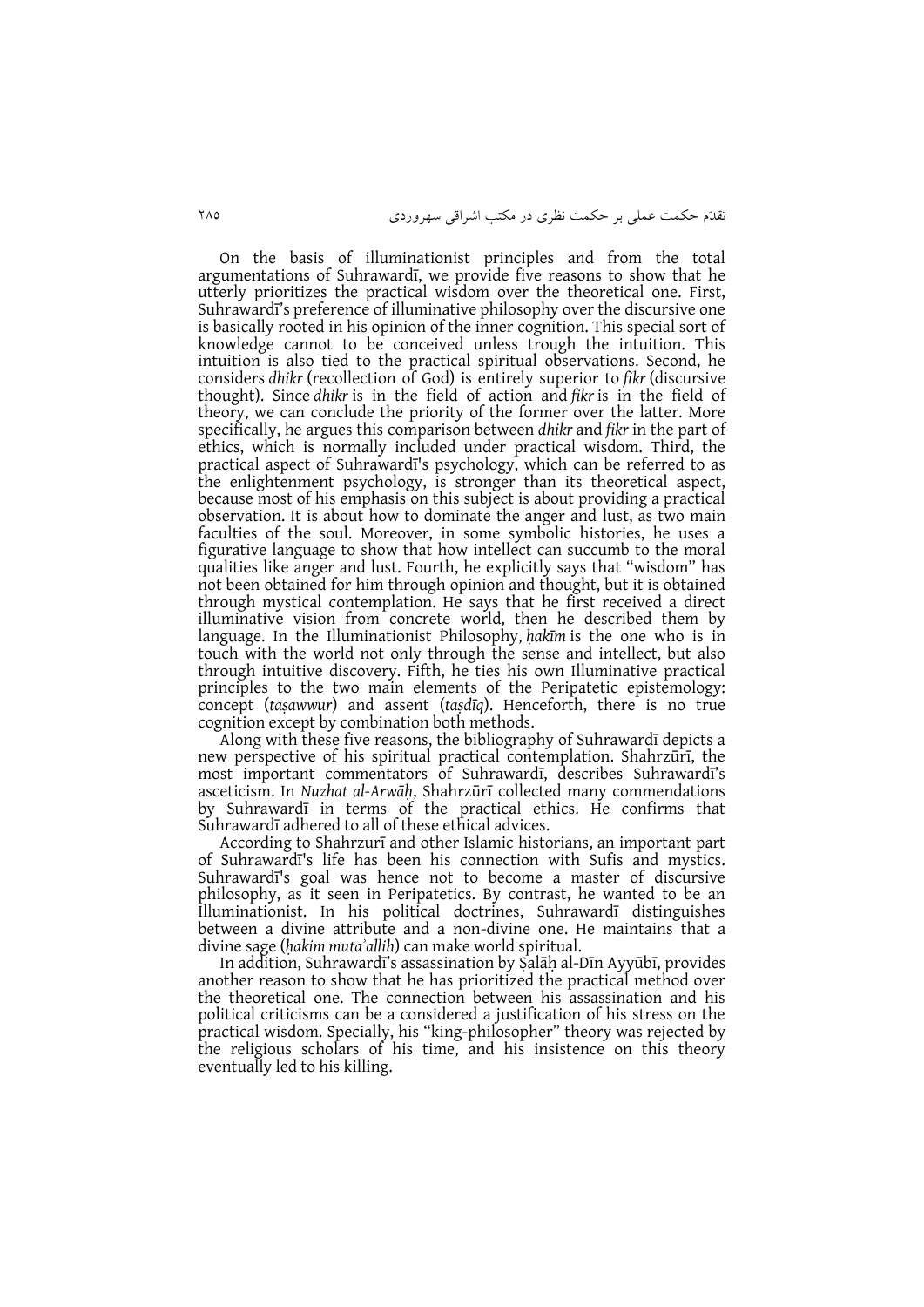Key words: Suhrawardī, Islamic philosophy, the practical wisdom, the theoretical wisdom

#### References

- Plato(1384), *Republic*, Translated by Foād Rouhanī, Tehran: Sherkate Enteshārāt -e Elmī Va Farhangī. [In Persian].
- Suhrawardī, Shahāb al'Din. (1380). *Alwah al'Imadi, Majmoʾe Mosanafāt Shaikh Ishrag. Vol. 3. Edited by Seyyed Hosein Nasr. Tehran:* Pazhouheshgāh ʾolūme Ensānī va Motāleʾat Farhangī. [In Persiab].
- Suhrawardī, Shahāb al'Din. (1380).*Partow- Nameh, Majmoʾe Mosanafāt Shaikh Ishragh* . Vol. 3. Edited by Seyyed Hossein Nasr. Tehran: Pazhouheshgāh ʾolūme Ensānī va Motāleʾat Farhangī. [In Persian].
- Suhrawardī, Shahāb al'Din. (1380). *al-Talwīḥāt*. , *Majmoʾe Mosanafāt Shaikh Ishraq* Vol. 1. Edited by Henry corbin.Tehran: Pazhouheshgāh Olūme Ensānī va Motaleʾat Farhangī. [In Arabic].
- Suhrawardī, Shahāb al'Din (1380), *Ḥikmat al-Ishrāq*, *Majmoʾe Mosanafāt Shaikh Ishraq*. Vol, 2. Edited by Henry corbin. Tehran: Pazhouheshghah Olūme Ensānī va Motaleʾat Farhangī. [In Arabic].
- Suhrawardī, Shahāb al'Din. (1380), *Resalat al' Abraj, Majmoʾe Mosanafāt Shaikh Ishraq* . Vol. 3. Edited by Seyyed Hossein Nasr. Tehran: Pazhouheshgāh Olūme Ensānī va Motaleʾat Farhangī. [In Arabic].
- Suhrawardī, Shahāb al'Din. (1380), *Kalemat al'Tasawof, Majmoʾe Mosanafāt Shaikh IshraQ* . Vol. 4. Edited by Najafqolī Habībī. Tehran: Pazhouheshgāh Olūme Ensānī va Motaleʾat Farhangī. [In Arabic].
- Suhrawardī, Shahāb al'Din. (1380), *al Lamahat, Majmoʾe Mosanafat Shaikh Ishraq*. Vol. 4. Edited by Najafqolī Habībī. Tehran: Pazhouheshgah Olūme Ensānī va Motaleʾat Farhangī. [In Arabic].
- Suhrawardī, Shahab al'Din. (1380), *al-Mashāriʿ wa-l Muṭāraḥāt, Majmoʾe Mosanafāt Saiykh Ishraq*. Vol. 1. Edited by Henry corbin. Tehran: Pazhouheshghah Olūme Ensānī va Motaleʾat Farhangī. [In Arabic]
- Suhrawardī, Shahāb al'Din. (1380). *Al'Mashareʾ va al'Motarehat(logic),* Edited by Dr. Maghsoud Mohammadī and Ashraf Alīpour, Qom; Hagh Yavaran. [In Arabic].
- Suhrawardī, Shahāb al'Din. (1380), *Hayakel al Nour, Majmoʾe Mosanafāt Saiykh Ishraq* . Vol. 3. Edited by Seyyed Hossein Nasr. Tehran: Pazhouheshgāh Olūme Ensānī va Motaleʾat Farhangī. [In Arabic].
- Shahrazῡri, Shams al-Din Muhammad(1380), *Cmmentary on Hikmat*  al-Ishraq, Edited by Dr.Hossein Zia'I Pazhouheshgāh Olūme Ensānī va Motaleʾat Farhangī. [In Arabic].
- Corbin, Henry(1391), *Iranian Islam*, (Suhrawardī and the Platonists of Iran), Translated by Dr.Enshā allah Rahmatī, Tehran: Sophia. [In Persian].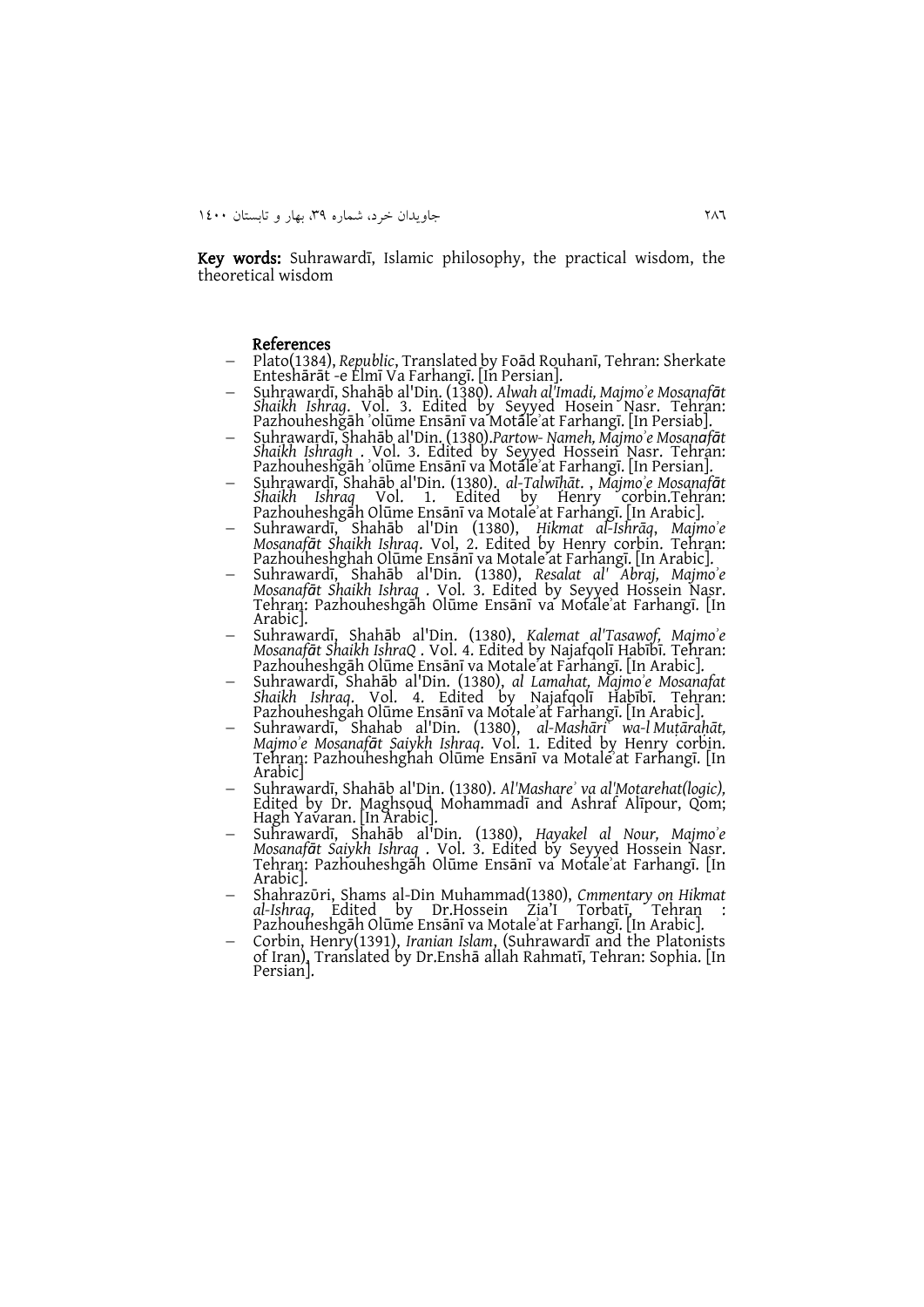**این مقاله دارای درجه** 

**علمی-پژوهشی است**

**مجله علمی جاویدانخرد، شماره ،93 بهار و تابستان ،0011 صفحات -389 900**

 **تقد م حکمت عملی بر حکمت نظری در مکتب اشراقی سهروردی**

 **نوشین نظیری خامنه \* \*\* سید عباس ذهبی \*\*\* بابک عباسی \*\*\*\* احمد بهشتی**

> **چکیده** در آثار و زندگی سهروردی داليل و شواهدی وجود دارد که از آن میتووان به ارجحیت حکمت عملی بر حکمت نظری دست يافت. پيش از سهروردی، حکمت نظری نسبت به حکمت عملـی، بخصـوص در فلسـفه مشايی، دارای ارجحیت بود، اما سهروردی بـا اتخـاذ روش ذوقـی در کنـار روش بحثی و حتی تقدم قايل شدن بر اين روش نسـبت بـه روش بحثـی و انتقاد از مشائیان در پرداختن بیش از حد بـه روش بحثـی و مسـائل ذهنـی، حکمتی را بنیان نهاد که با توجه به ارتباط مستقیم روش ذوقی بـا عمـل در

 $\overline{a}$ 

<sup>\*</sup>دان آموختة دکتری رشته تلس ه و کالم اسالمی، دانشکده حقوق، الهیات و علوم سیاسی، واحد علوم و تحقیقات، دانشگاه آزاد اسلامی، تهران، ايران. رايانامه: Nkh.naziri@gmail.com \*\* استاديار گروه تلس ه، دانشکده حقوق، الهیات و علوم سیاسی، واحد علوم و تحقیقات، دانشگاه آزاد اسلامی، تهران، ايران، نويسنده مسئول: falsafeh100@gmail.com \*\*\* استاديار گروه تلس ه، دانشکده حقوق، الهیات و علوم سیاسی، واحد علوم و تحقیقات، دانشگاه آزاد اسالمی، تهران، ايران. رايانامه:com.gmail@babbassi \*\*\*\* استاد دانشکده الهیات، دانشگاه تهران، تهران، ايران. رايانامه: Sadegh.beheshti@yahoo.com تاريخ پذيرش: ٢/٢٧/ ١٤٠٠ ١٤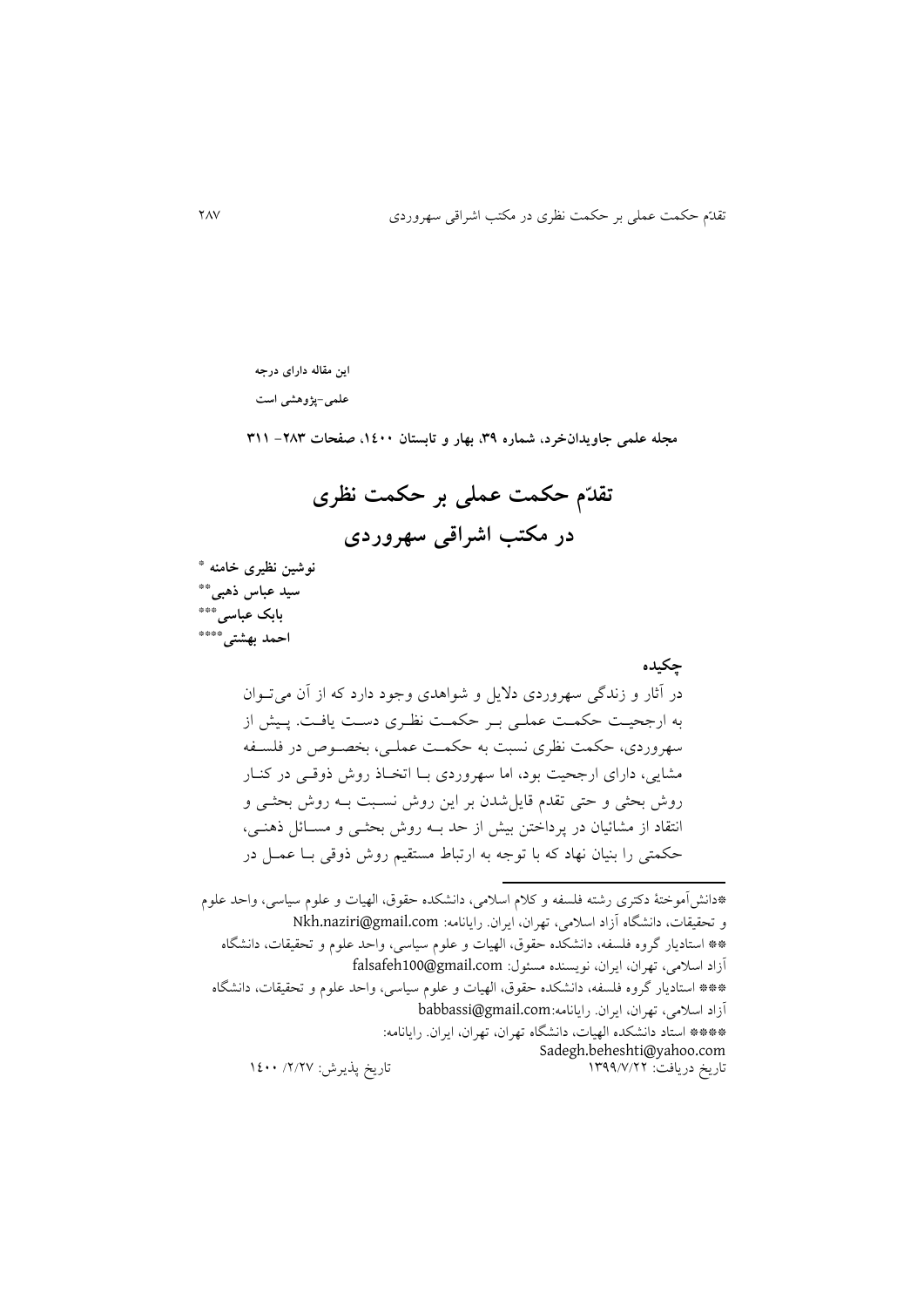آن، میتوان گفت تقدم از آن حکمت عملی است و واضـح اسـت کــه ايــن تقدم، تقدم بالشرف است نــه تقــدم زمــانی. حکمــت عملــی ســهروردی را می توان مجموعهای سه بخشی از فرائض و سنن، اخلاق و عرفان دانست و نام حکمت عملی اشراقی را به آن اطلاق کرد. سلوک، ریاضت و ارتبـاط بـا عالم مثال، جزء جداناشدنی حکمت عملـی سـهروردی اسـت. حکمـت او حکمتی وجدانی و عرفانی است که حکیم نه بـه صـورت ذهنـی بلکـه بـه صورت عینی، تجربهکننده حقایق است. از این جهت می توان سهروردی را تیلسوتی تجربهگرا نامید، اما نه تجربه حسی حواس بیرونی و درونی، بلکوه تجربهای وجدانی و شهودی و عرفانی. در نوشتار حاضـر، تقـدم حکمـت عملی بر حکمت نظری در انديشههای مکتوب سهروردی و نیز در زنودگی عملی اش بررسی شدهاست.

**کلید واژهها:** سهروردی، تلس ه اسالمی، حکمت عملی، حکمت نظری**.**

**<sup>0</sup> طرح مسأله و پیشینه بحث**  سهروردی در رسالات و نیز داستانهای رمـزی خـویش بـرای درک حقیقـت و دسـت يافتن به حکمت حقه بر عمل (اخـلاق و سـير و سـلوک) تأکيــد کــردهاســت. در آثــار سهروردی میتوان شواهدی به نفع تأکید بر عمل نسبت به نظر یافت. این مطالب بیشتر در مقدمههايی که او بر آثار خويش نوشـته و نيــز فصــلهــای آخــر رســالات او و نيــز داستانهای رمزیاش ديده می شود. همانطور که بيان خواهد شد، سهروردی عــلاوه بـر فرائض ديني و حکمت عملي رايج ارسطو که تاکیدش بر اعتدال است، عرفان (سـلوک و رياضت) را نيز جزئي از حکمت عملي خـويش مـيدانــد، هــم در اخــلاق و هــم در سیاست. حکمت عملی به معنای ذکر شده که می توان آن را حکمت عملـی اشـراقی دانست، در مکتب اشراقی سهروردی دارای نقش حیاتی است. در اندیشـه او حکمـت عملی و حکمت نظری دارای ارتباطی تنگاتنگ بـا يکـديگر هسـتند و قواعـد اشـراقی جاری در حکمت نظری او، در حکمت عملـی|ش هـم در جريـان اسـت. (نظيـری و دیگران، ١٣٩٨: ٨٥-٨٦) پیش از سهروردی، حکمت نظری دارای اهمیت فـوقالعـادهای بود، اما او با اشاره به تکلفات بیش از حد مشائیان در منطق و نیز در حکمـت نظـری و حکمت بحثی، به اين مطلب پرداخت که روش نزديکتر و مطمئن تـری بـرای دريافـت حقايق وجود دارد که همان روش کشفی يا ذوقی است (سهروردی، ۱۳۸۰ ج۲: ۱۰) که در حیطه حکمت عملی اشراقی می گنجد.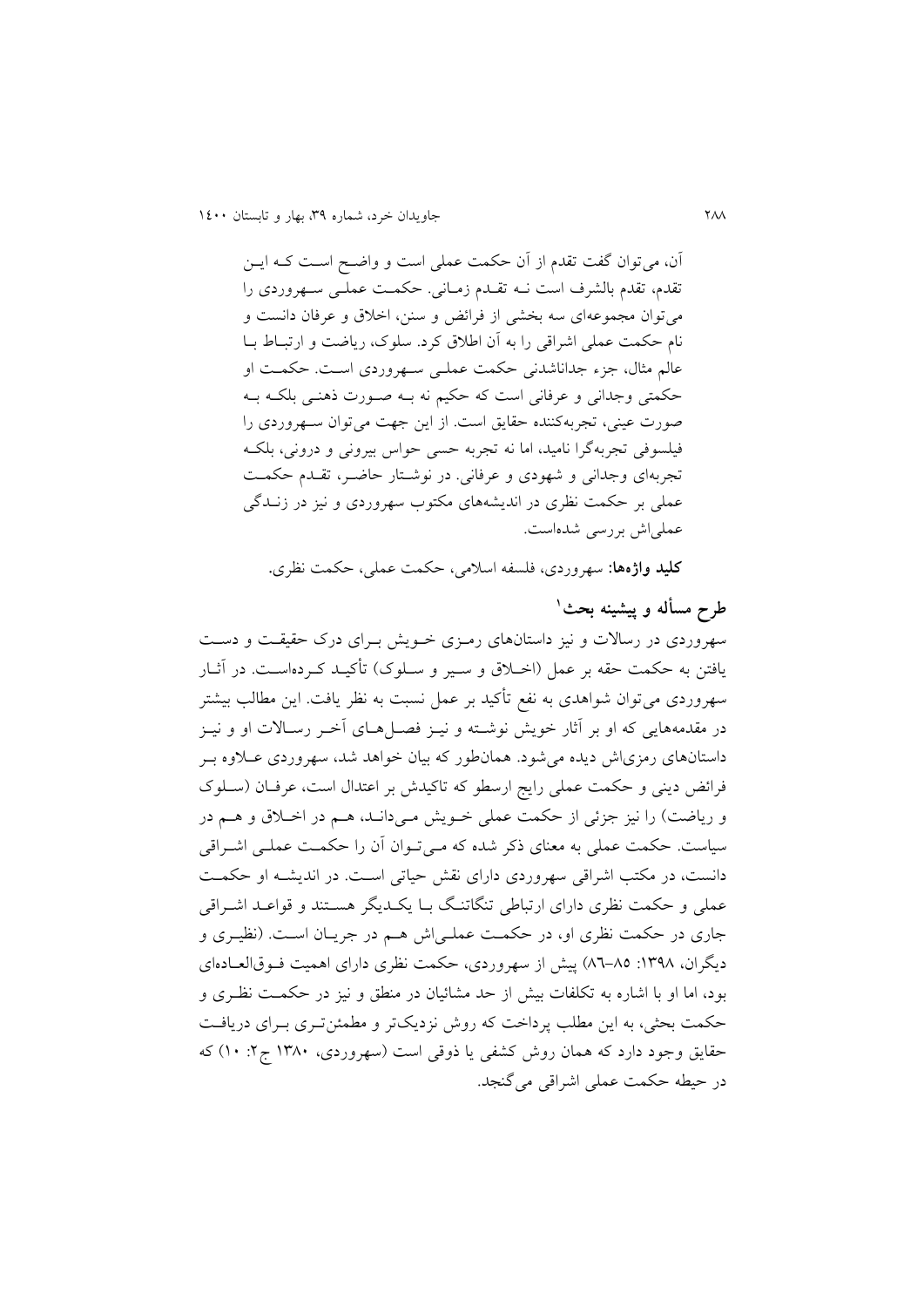در باب پیشینه بحث باید گفت در زمینه توجه به عمل نزد سهروردی چنـد مقالــه و پاياننامه موجود است. از جمله در پاياننامه *ارتبـاط عمـل و نظـر در حکمـت مشـاء و* ا*شراق (*چزانی شراهی، ۱۳۹۳) به رابطه عقل نظری و عقل عملی و نیز لزوم اتحاد عمـل و نظر در ديدگاه سهروردی و ديالکتیکی بودن رابطه عمل و نظر و ت ثیرگذاری ايون دو بر يکديگر پرداخته شده است. نيز مقاله *مباني حکمت ذوقی و حکمـت خالـده از نظـر* شیخ *اشراق* (انواری، ١٣٩٢: ٧٨٥-٨٠٥) که در آن به جنبههای عملـی حکمـت اشـراق توجه شده و به مسأله خودشناسی بــه عنــوان غايــت حکمــت ذوقــی و نيــز وابســتگـی حکمت ذوقی به عمل پرداخته شده است. همچنـین دکتـر نصـر در مقدمـه جلـد سـوم مجم*وعه مصنفات شیخ اشراق* نیز بر اهمیت عمل نـزد سـهروردی تأکیـد کـرده اسـت. (نصر، ١٣٨٠ ج٣: ٣٤-٣٦) هرچند که در مـوارد مـذکور بـه موضـوع عمـل در انديشـه سهروردی پرداخته شده، اما در هیچ یک در باب ارجحیت عمل بر نظر سخنی بــه میــان نیامده است. در نوشتار حاضر ابتدا توضیح مختصری در باب حکمت عملی و حکمت نظری ارائه میگردد و سپس دلایلی ذکر میشود که با توجه به آن دلایل میتوان تقلهم بالشرف حکمت عملی بر حکمت نظری را نتیجه گرتوت. ايون داليول از انديشوه هوای مکتوب سهروردی و نیز با توجه به خط مشی عملی او استخراج و استنباط شده است.

**.0 حکمت عملی و حکمت نظری در مکتب سهروردی**

سهروردی رسالهای جداگانه در باب حکمت عملی، به رشته تحرير درنیاورده و نظرات خود درباره حکمت عملی را در خلال انديشـههـای خـويش در بـاب حکمـت نظـری نگاشتهاست. با مراجعه به آثار سهروردی در باب حکمت عملی میتوان بـه دو مطلـب مهم و کلی دست يافت: ۱) او در آثار خويش تنها دو شاخه حکمت عملـی -اخــلاق و سیاست- را بررسی میکند و در باب تدبیر منزل تنها به ذکر عنوان و نـام آن و تعريـف مختصری از آن در يکی از آثار خويش، رساله *تلويحات*، اکتفا می کند(سهروردی، ۱۳۸۰ ج۱: ۳) و مطلبی در باب تدبیر منزل ندارد. او در برخی آثار خویش تقسیم بندی رایج مشائين از حکمت و حکمت عملی را ذکر میکند؛ به اين ترتیب که در رساله ت*لويحات* علاوه بر تقسیم حکمت به نظری و عملی، سه شاخه حکمت عملی را نیــز بــه اختصــار تعريف كردهاست(همان: ٢-٣) و در رساله *المشارع و المطارحـات*(همـان: ١٩٤) و ا*للمحات(سهرو*ردی، ۱۳۸۰ ج ٤: ۲۱۱) تنها تقسیم حکمت به نظری و عملـی را بــدون ذکر سه شاخه حکمت عملی بیان کردهاست. در آثار ديگرش اثری از اين تقسـيم ديــده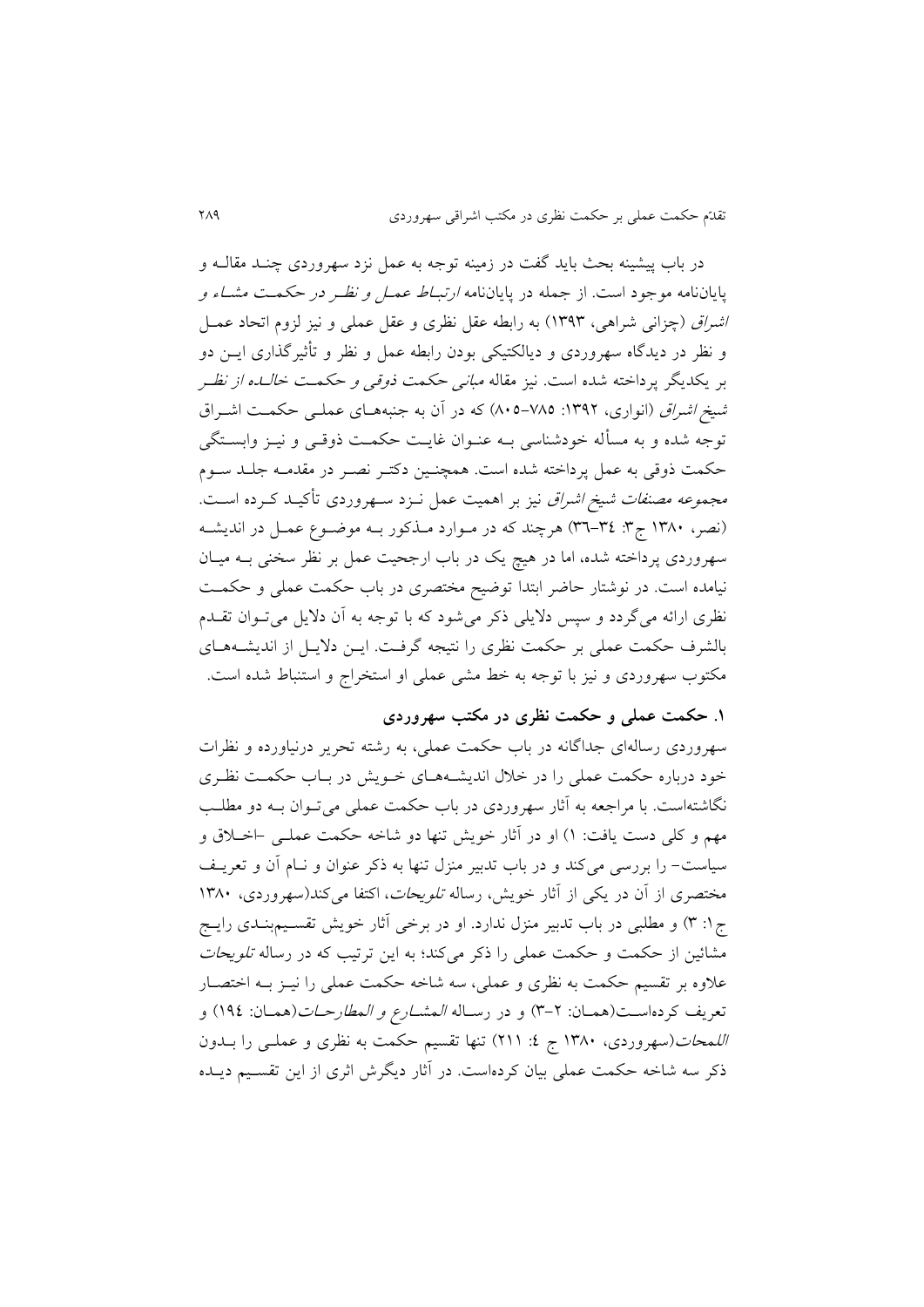نمی شود. او در مهمترين اثر اشراقی خويش- ح*کمةالاشراق- اين تقسیم*بندی را مطـرح نکردهاست. ۲)حکمت عملی سهروردی را میتوان مجموعهای سـه بخشـی متشـکل از فرائض و سنن، اخلاق و عرفان دانست؛ زيرا او آنجا که از اخلاق و سیاست سخن می-گويد ضرورت عمل به فرائض و سنن شرعي، اعتدال قــوا و تألــه و ذوق و رياضــت و ارتباط با عالم مثال را نیـز متـذکر مـیشـود ( سـهروردی، ١٣٨٠ ج٣: ٣٩٩-٣٩٩ ؛ ١٨٥-۱۸۸؛ ج ٤: ۱۰۲-١٢٩ ؛١٣٩-١٣٩) در باب اهميت عرفان و رياضت و سلوک بــه عنــوان بخشی از حکمت عملی سهروردی بايـد گفـت، او هنگــامی کــه در آثــارش از فضــايل اخلاقی و کمال سخن میگويد، از کمال و لذتی نام مـیبـرد کـه جـز از طريـق سـير و سلوک و رياضت حاصل نمی شود. کمال مورد نظر او، ارتباط با عوالم برتـر بخصـوص عالم مثال و لذت مورد نظرش، لذت روحانی است.(سهروردی، ۱۳۸۰ ج۳: ۷۱–۷۶) نیز در بحث سیاست و ویژگیهای های حاکم، در هر موضع از آثار خویش که از سیاست و ويژگی های حاکم مطلوب خويش سخن می گويد، تاله، رياضت و ارتباط با عالم مثال را برای او ضروری میداند، به نحوی که مشروعیت حکومت حاکم را در گرو ارتباط با عالم مثال ذکر میکند تا حاکم، دستورات اداره جامعه را از آن عالم دریافت کنـد(همان: 088-082أ با توجه به ويژگیهای حکمت عملی سهروردی از حکمت عملوی او موی - توان با نام حکمت عملی اشراقی و به تبع آن اخـلاق اشـراقی و نظـام سیاسـی اشـراقی سخن گفت که دو عنصر اصلی آن ریاضت و ارتباط با عالم مثال است. دکتر ضیائی نیـز در مقدمه *شـرح حکمـةالاشراق*، عبـارت «آيـين سياسـي اشـراقي»را بکـار بـرده اسـت )شهرزوری، :0981 22أ.

همانطور که بیان شد سهروردی ديدگاههای خود درباره حکمت عملی را در خالل نظرات خويش در باب حکمت نظری نگاشته است. با توجه به ديدگاه او در باب شـيوه دست يافتن به معرفت که روشی شهودی است، اين نحوه از نگارش را می توان گواه بـر اين مطلب دانست که او نظر و عمل را جـدا از هـم نمـیدانـد و آنهـا را در کنـار هـم سودمند و ارزشمند به حساب می آورد و توجه به اندیشه های او نشان می دهد کـه بـین نظرات او در اين دو شاخه حکمت، انسجام و هماهنگی وجود دارد (نظیری و ديگران، ۱۳۹۸: ۸۵-۸٦). او بر تأله و ذوق بیش از بحث تأکیـد دارد، چــه در بــاب سیاســت و ويژگیهای حاکم شايسته(سهروردی، ۱۳۸۰ ج۲: ۱۲-۱۳) و چه در باب شـيوه دسـت-يافتن به حقايق و بهخصوص حقايق حکمت اشراق. (همان: ١٠) تقدم حکمت عملـی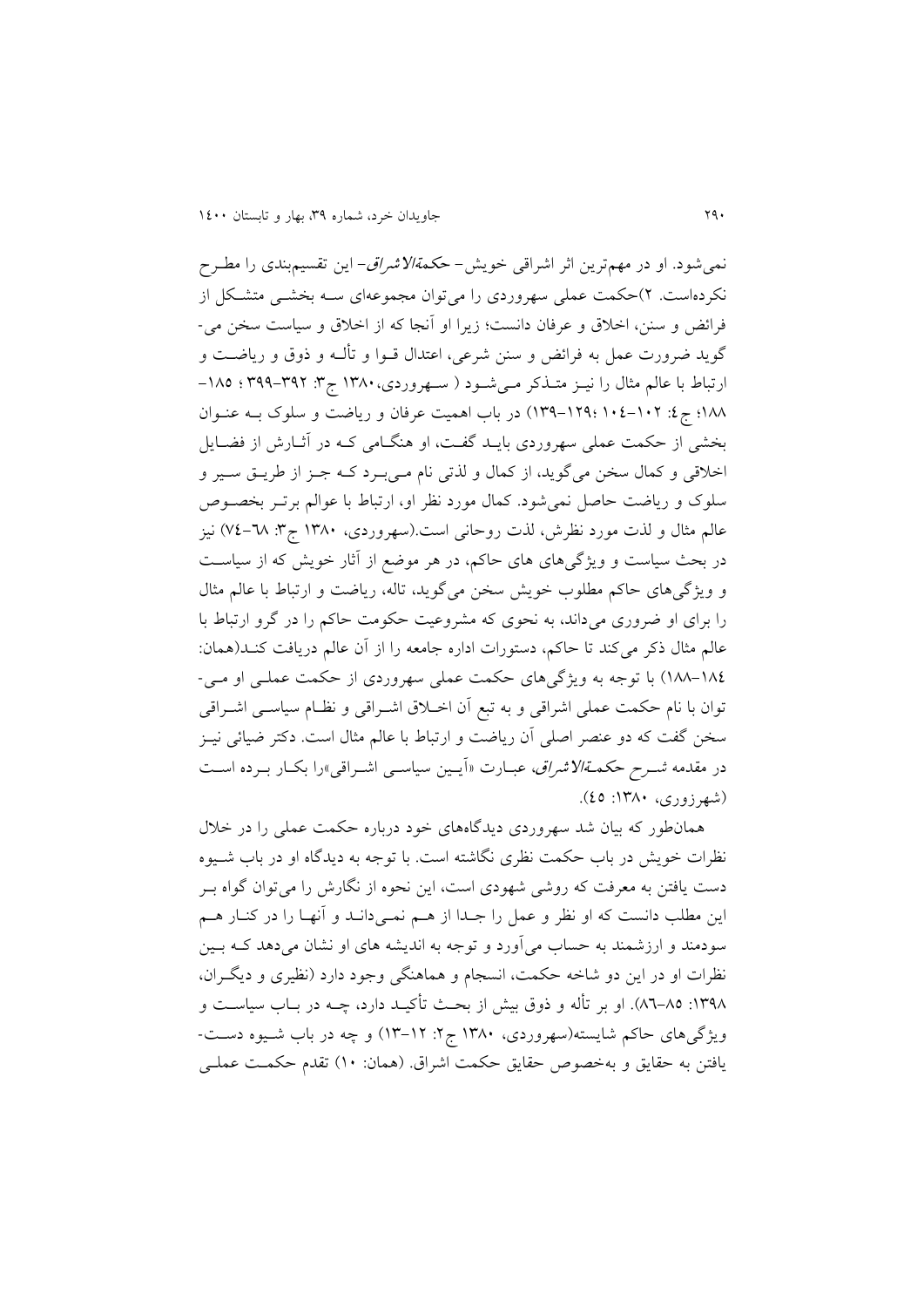بر حکمت نظری نزد سهروردی که در اين نوشتار مورد نظر است و داليل آن در اداموه، ذکر خواهد شد، تقدم بالشرف است نه تقدم زمانی، زیرا سهروردی در مواضع مختلف آثار خويش بر تقدم زمانی حکمت نظری بر حکمت عملی تاکید کـردهاسـت، از جملــه در ح*کمةالاشراق د*ر وصيت خويش توصيه کرده که «اين کتاب را جز به اهلش ندهيـد، یعنی به کسی که در طريقه مشائيان استحکام يافته باشد و آن را به خوبی آموخته باشـد و دوستدار انوار الهی باشد و قبل از شروع مطالعه اين کتاب، بايـد چهـل روز رياضـت کشد و از خوردن گوشت حیوانات خودداری کنـد و بايـد کـم خـورد و در نـور الهـی انديشه کند و به آنچه قیّم به کتاب امر کرده است، عمـل کنـد».(سـهروردی، ۱۳۸۰ ج۲: ۲۵۸) او در مقدمه *مشارع و مطارحات* نیز بر فراگیری علوم بحثی یا نظری تأکید می کند و میگويد »هر کس که در علوم بحثی دستی ندارد، راهی به سوی کتاب من موسوم بوه ح*کمةالاشراق ندارد ... هنگامی ک*ه شخص در علـوم بحثـی، اسـتحکام يافـت و آن را خوب فراگرفت بايد با حکم قیم علی اشراق رياضتهای مبرقه را آغاز کنـد تـا برخـی مبادی اشراق بر او عیان شـود».(سـهروردی، ۱۳۸۰ ج۱: ۱۹٤) سـهروردی در رسـالات مختلف خويش مضامينی مانند کاهش شواغل برزخی و رهايی از آن و پيوستن به عـالم برتر را که از طريق تهذيب و تزکيه نفس و رياضت حاصل می شود همواره تکـرار مـی-کنـــد.(ســــهروردی، ١٣٨٠ ج ١: ٥٠٠-٥٠٤ ؛ ج۳۳٦-٢٢٩؛ 1٧٣--١٧٣؛ ج٣: ١٧١-١٧٣؛ 21-22 ؛ ؛ 80-28 ؛ ج:2 044-041 أ در ريل به داليل تقدم بالشرف حکمت عملی بور حکمت نظری در مکتب اشراقی سهروردی میپردازيم.

**.3 دالیل تقدم حکمت عملی بر حکمت نظری در مکتب سهروردی** در باب تقدم حکمت عملی بر حکمت نظری در اندیشه شیخ اشراق، میتوان دو دسـته دلیل ارائه کرد: يکی دلايل مبتنی بر انديشههای مکتوب سهروردی و ديگری دلايلی ک با توجه به خط مشی عملی او میتوان به آنها پرداخت.

# **.0-3 دالیل مبتنی بر اندیشههای مکتوب سهروردی**

در ذيل چند دليل به نفع تقدم بالشرف حکمت عملـي بـر حکمـت نظـری بـر اسـاس انديشههای مکتوب سهروردی با توجه به آثار مختف او ارائه میگردد. **.0-0-3 ارجحیت روش کشفی و ذوقی بر روش بحثی و ارتباط حکمت ذوقیی بیا عمل**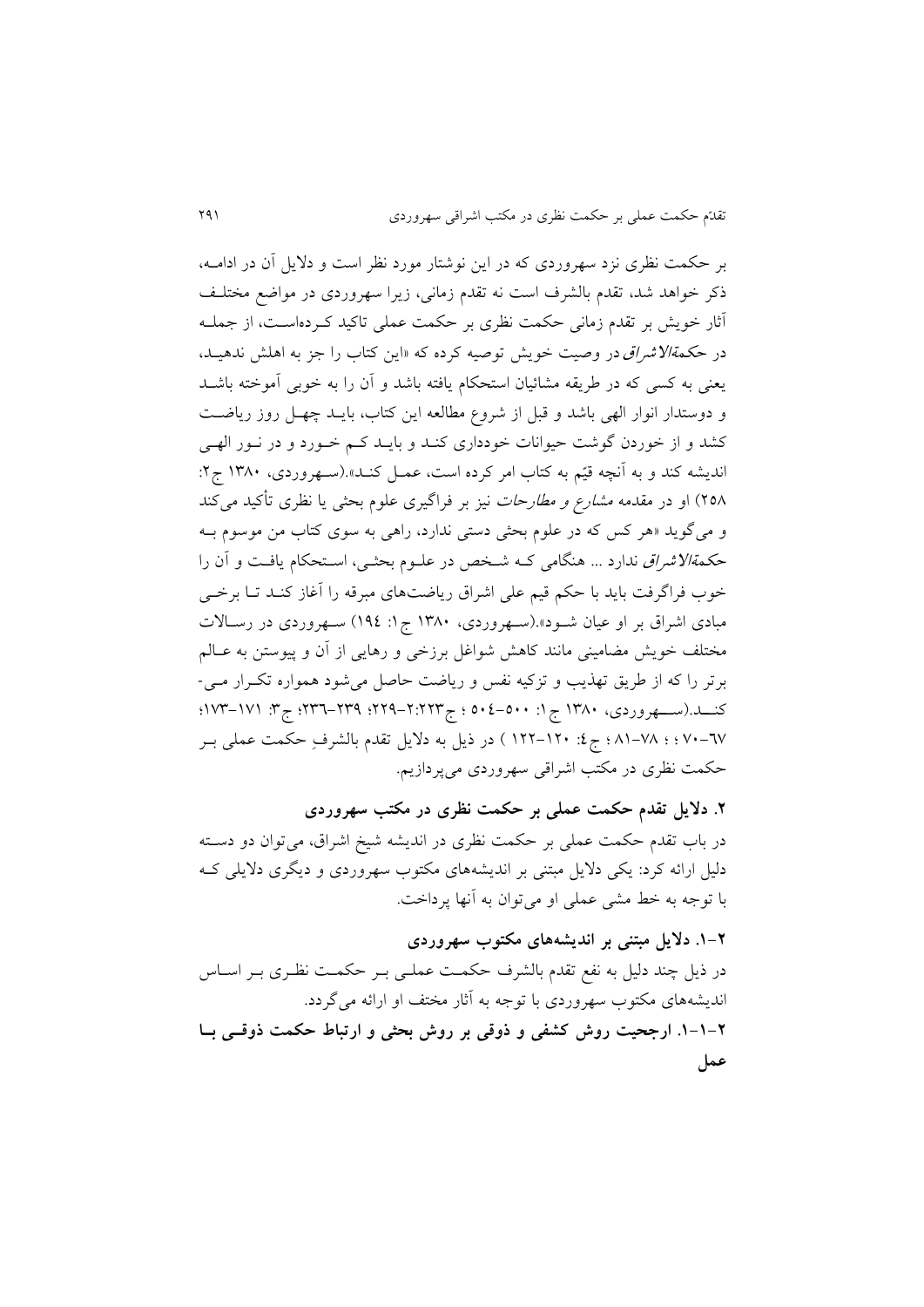سهروردی در آثار خويش علاوه بر روش بحثی، از روش ديگری نيز سخن می گويــد و بر آن تأکید میکند. یکی از محققین در این باره میگوید: «سـهروردی در آثـار خـویش کوشیده تا تدوين جديدی از فلسفه و حکمت شکل دهد. تکیهگاه اين تدوين کـه زبـان تخصصی ويژهای دارد، ت کید بر عمل بديع شهود است. بر اساس نظر کوربن، موی تووان خودآگاهی را که در انديشه سهروردی، اساس و نقطه آغازين شناخت به عنوان موضوع اولیه است، مبنای استدلال قرار داد».(ضیائی، ۱۳۹۱: ۲۰) «در اندیشـه سـهروردی، نقطـه آغاز بازسازی فلسفه، حکمت ذوقی است و نظـامی کامـل از حکمـت اشـراق بدسـت میدهد».(نوربخش، ۱۳۹۱ پاورقی معرفت و اشراق در انديشه سهروردی: ۲۱)

سهروردی در مقدمه ح*کمــة الاشراق ر*وش منتخـب خــود در مکتـب اشــراق را کــه روش بحث و ذوق است، بیان میکند. بر اساس سخنان سهروردی در این مقدمه، بحث و حکمت مشاء را میتوان تنها مقدمهای بر روش ذوقی دانست و پس از استحکام در روش بحثی بايد به روش ذوقی روی آورد و در بحث توقف نکرد.(سـهروردی، ۱۳۸۰ ج۲: ۱۲) او روش ذوقی را روشی قابل اطمینان میداند و میگوید «همان طور که ما محسوسات را مشاهده میکنیم و از این راه به برخی احوال آنها دانش یقینی می یــابیم و سپس بر اساس این احوال، دانشها و علوم صحیحی را استوار میکنیم، پس همین طور اموری از وحیانیات را مشاهده میکنیم سپس اموری دیگر را بر اساس و پایه آنها نهـاده و استوار میکنیم. کسی که روشش اینگونه نباشد از دانش ذکر شده، بهرهمنـد نخواهـد بود و بازيچه شکها و ترديدها قرار خواهد گرفت».(همان: ١٣) او ضمن ذکر اين نکتـه مهم که مطالب کتاب ح*کمة الاشراق ب*رايش از راه ذوق در خلـوات و منـازلات حاصـل شده است، دو کتاب *التلويحات و اللمحات ر*ا با کتاب *حکمه الاشراق مقايسه می کنـد و* شیوه اتخاذی خود در ح*کمةالاشراق ر*ا متفاوت با دو کتاب مذکور می دانید و دو کتباب ذکر شده را مشتمل بر قواعد مشائیان و خلاصه آنها بهشمارمیآورد اما ذکر میکند ک اين کتاب (ح*کمة الاشراق)* روش ديگری دارد(ک4 بنــا بـــه گفتـــه شــهرزوری در *شــرح* ح*کمةالاشراق*، اين روش، روش کشفی و شهودی و ذوقبی است: رک: شهرزوری، :۱۳۸۰: ۲۰) و «شیوه ای نزديکتر از شیوه دو کتاب مذکور دارد و منظمتر و منضـبطتـر است و مطالب آن بــا رنــج کمتــری حاصــل مــیگــردد».(ســهروردی، ۱۳۸۰، ج۲: ۱۰) سهروردی درباره ارجحیت طريق كشف و ذوق در ادامه اين بحث مـي گويـد «پـس از حصول مطالب اين کتاب به طريقی ییر از طريق تکر و انديشوه، جويوای برهوان بورای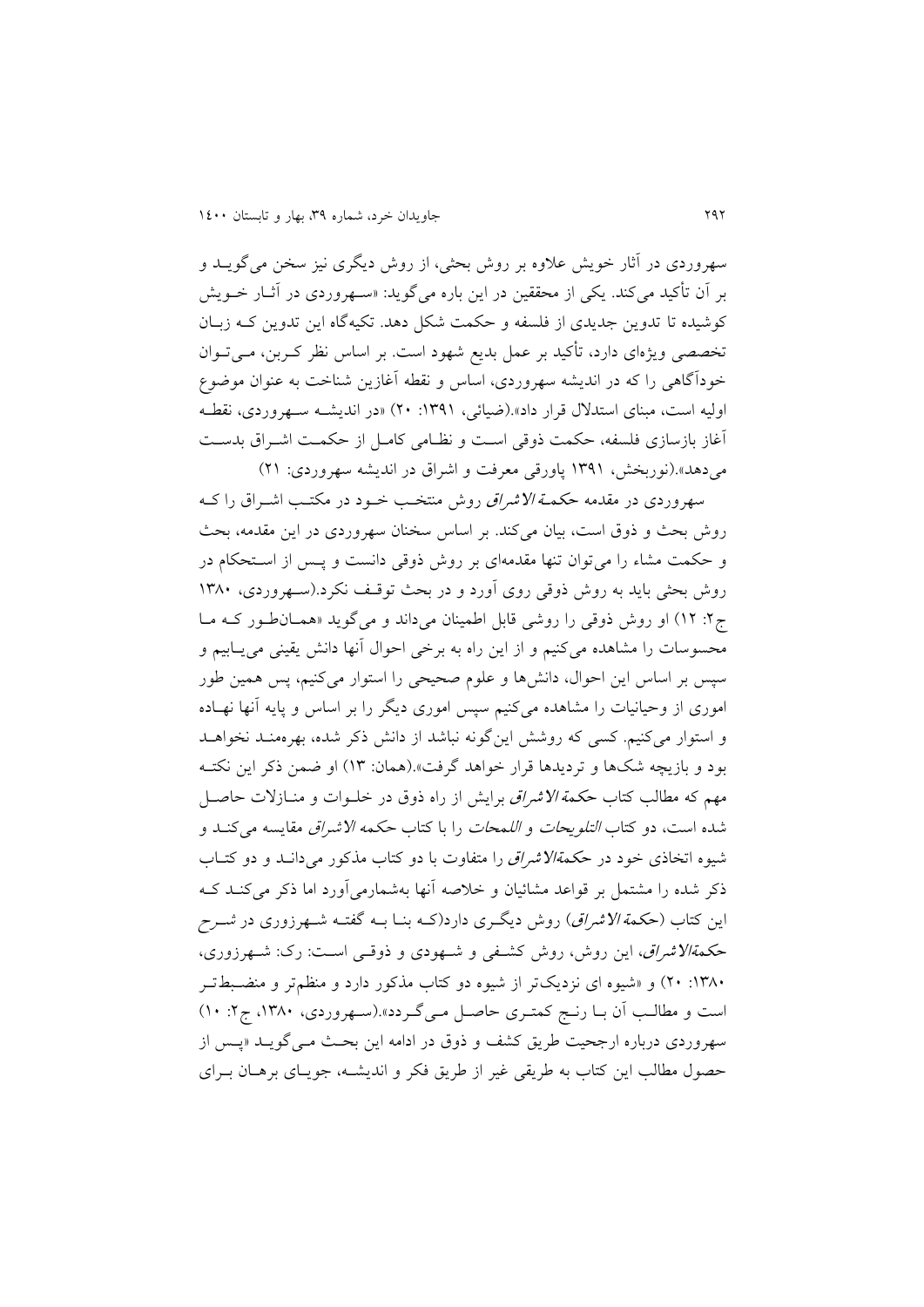مطالب حاصل از ذوق و کشف شدم، اما هـر گـاه از آن بـراهین قطـع نظـر کــنم، هــیچ مشککی نمی تواند من را در مسائل آن به شک اندازد».(همـان) او همچنـین راه ح*کمـة-*الا*شراق را راه و طريقه يافت و ذوق، پيشوا و رئيس دانش و حکمت، افلاطون، هرمس* و ... میداند و بار دیگر بر طریقه کشف و ذوق تاکیـد مـیکنـد.(همان) او همچنـین در مرصاد عرشی رساله *تلويحات می*گويد «آنچه مربوط به تعليم و تعلــم اسـت بخشــی از آن نیز برای تو کافی است، ولی بر تو لازم است که بر علـم تجـردی اتصـالی و دانـش شهودی دست يابی تا در زمره حکماء قـرار گيـری».(سـهروردی، ۱۳۸۰ ج ۱: ۱۲۱) سهروردی تأله را نیز بر بحث ترجیح میدهد و در مقدمه ح*کمةالاشراق ک*ه رتبـهبنــدی حکما را ذکر میکند، میگوید در صورت نبود حکیمی که متوغل در تأله و بحث است، حکیم متوغل در تأله میتواند، جانشین خداوند در زمین و حاکم باشــد و جهــان هــیچ گاه از وجود حکیم متوغل در تاله خالی نیست و حکیم متوغل در بحثی کـه متوغـل در تأله نباشد، شايستگی رياست بر سرزمين خدا را ندارد.(سـهروردی، ۱۳۸۰ ج۲: ۱۱–۱۲) درباره ارتباط ذوق و تأله با عمل باید گفت بـا مراجعــه بــه آثــار ســهروردی در زمینــه تعريف تأله و حکیم متأله(حکیم متأله کسی است که بدنش برايش مانند پیراهنــی باشــد که هرگاه خواهد آن را بدر آورد و هرگاه خواهد آن را بپوشد... اگر بخواهد به عالم نور عروج میکند و به هر صورتی که اراده کند ظاهر می شود. توانایی این امـور بـرای او از نوری حاصل می شود کـه بـر او اشـراق مـیکنـد.(سـهروردی، ۱۳۸۰ ج ۱: ۵۰۵-۵۰۵) میتوان دريافت شرايطی که او برای رسيدن به اين مقام ذکر مـیکنـد از طريــق عمــل و حکمت عملی میگذرد؛ زیرا او کسی را متأله میداند که نفسش را به طریقی قوی کنـد (سهروردی، ۱۳۸۰، ج۳: ۱۷۸–۱۷۹) و شیوه قوی شدن نفس نیز همان طور که همـواره سهروردی در فصلهای مربوط به نفس در رسالات و نیز در داستانهای رمزی خـویش مطرح میکند همانا شناخت قوای نفس و به اعتدال و عدالت رساندن آنها و مهـار آنهـا است. (همان: ۳۹۲-۳۹٤؛ 7۸-۷۱-۱۷۴-۱۷۳) برخی سهروردی پژوهان نیـز بـه ارتبـاط تاله و ذوق با عمل و حکمت عملی توجه کردهاند، چنانکه دکتر رحمتــی در پیشـگفتار کتاب *اسلام ايرانی*، تأله را برابر با حکمت عملی دانستهاست.(رحمتی، ۱۳۹۷: ٤٣) جــان والبريج، تأله، ذوق يا اشراق را تجربه عرفانی میداند و دکتر عظیمی آن را تجربـه دينــی به حساب میآورد.(عظیمی، ۱۳۹۸: ۲۵) همـانطـور کـه ذکـر شـد سـهروردی، طريـق حکمت ذوقی را طريقی غير از بحث و فکر میداند که با توجه بــه سـخنان ســهروردی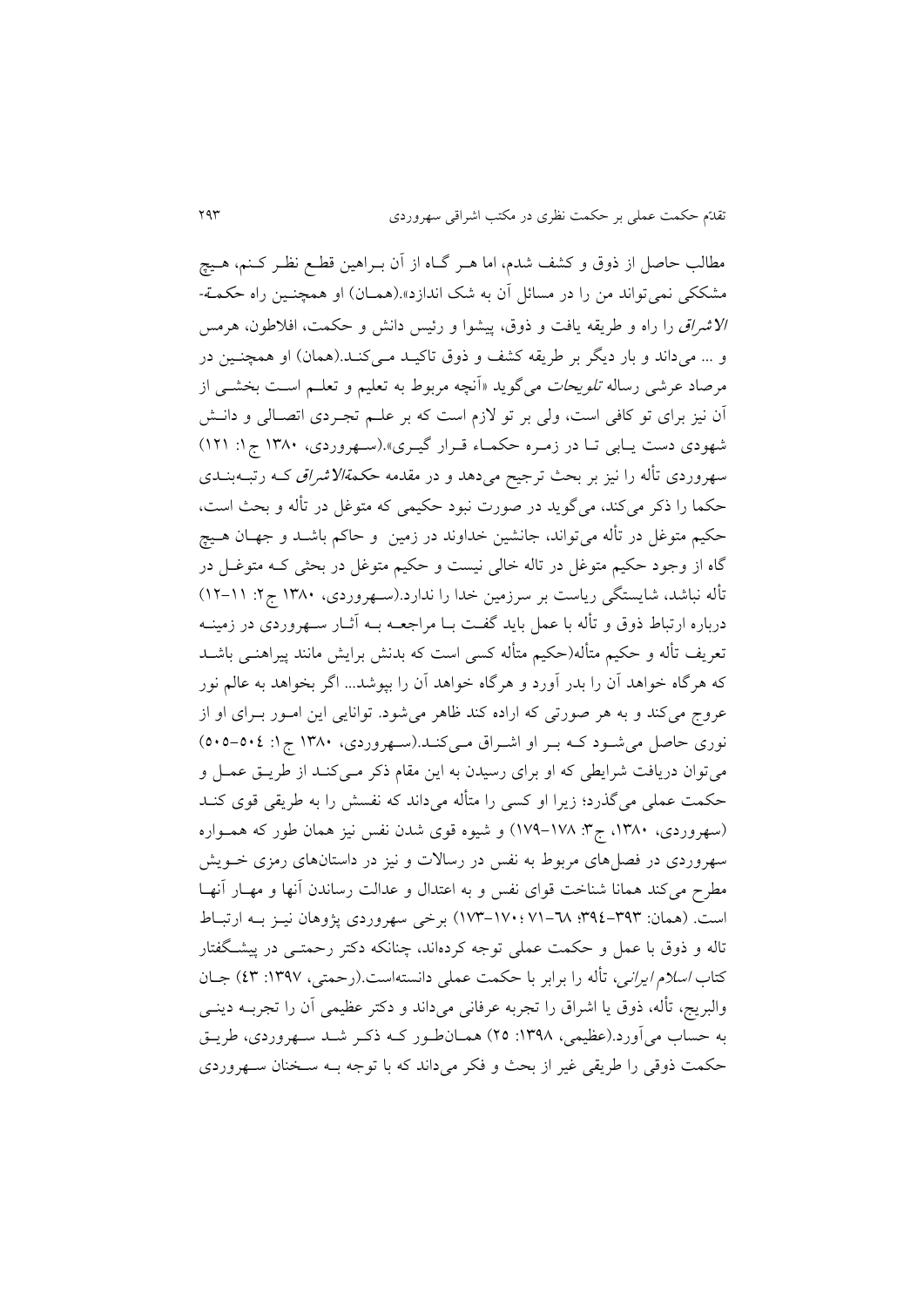طريق دست يافتن به حکمت ذوقي، طريق عمل است. دکتر انـواري در ايـن خصـوص میگويد: «حکمای ذوقی قائل به وابستگی عمل و نظر بـه يکـديگر هسـتند.... بـر ايـن اساس حکمای ذوقی، تاثیر امور غیرمعرفتی بر معرفت را مـیپذیرنـد».(انـواری، ۱۳۹۲: ۷۹۱) بر اين مبنا، حکمت ذوقی به عمل وابسته است و شرايطی خاصی بـرای آمـوختن و شرايطی نيز برای آموزش دادن آن وجود دارد. (همان: ۷۹۱–۷۹۷) سهروردی شــرايطی را در آثار مختلف خود برای آموختن حکمت ذوقی بیان میکند که همه در حیطه عمـل است.(همان: ۷۹۲-۷۹۵) از جمله کاهش اشتغال به امور دنیوی جز به میـزان ضـرورت، تفکر قبـل از تکلـم، قرائـت کـلام وحی(سـهروردی، ١٣٨٠ ج٤: ١٣٩)شـبزنــدهداری، گوشهنشینی، گفتن ذکر و ...(سهروردی، ۱۳۸۰ ج۳: ۴۷۷–۱۰۱)

عبدالرزاق لاهیجی درباره طريقه اشراقیان میگويـد: «و امـا طريقــه اشــراقيان نيــز در حقیقت از طریق تحصیل علم نیست بلکه طریقه سلوک راه بـاطن اسـت و مسـبوق بـه سلوک راه ظاهر...»(دينـاني، ١٣٨٨: ٩٢) سـهروردی ايـن مطلـب را در مقدمـه حکمـ*ة-*الا*شراق* بیان کردهاست.(سهروردی، ١٣٨٠ ج ٢: ١٠) دکتـر دينـانی نيـز در توضـيح ايـن مطلب میگوید: «سهروردی در سلوک معنوی خود از شهود و اندیشه استفاده کرده و ديگران را نيز به اين شيوه توصيه كرده است. او منشاء علم خود را تنهـا استشـراق مـی داند و برهان را تنها مؤيد آن به حساب می آورد».(دينانی، ١٣٨٨: ١٠٣)

با توجه به مطالب فوق، حکمت ذوقی و تأله، با عمـل ارتبـاط مسـتقیم دارنــد و بــا توجه به ارجحیت آن نزد سهروردی نسبت به بحث، میتوان به ارجحیت عمول نسوبت به نظر يا ارجحیت حکمت عملی نسبت به حکمت نظری دست ياتت.

### **.3-0-3 تقدم ذکر بر فکر**

این عنوان برگرفته از فصل دهم رساله *بستان القلوب* شیخ اشراق اسـت. ســهروردی در فصل نهم و دهم اين رساله از تخلق به اخلاق خداوندی که توصـيه پيـامبر صـلوات الله علیه است سخن میگوید و خودشناسی، انجام فـرائض و سـنن و نیـز معرفـت حـق را لازمه آن میداند و در ادامه اعمالی چون رياضت و ذکر را نيز برای حصـول ايــن مهــم، ضروری می شمرد و ذکر را دارای تاثیری عظیم در ايـن راه مـیداند.(سـهروردی، ١٣٨٠ ج·۳ · ۳۹۰–٤٠٠) عبارات سهروردی در اين باره چنين است: «و فکر بعد از ذکر باشد، و ذکر را تاثیر عظیم است، و ارباب ذکر بهـر وقتـبی پســندیده بــودهانــد».(همــان: ۳۹۷) او مطالبی را نیز در باب وجوب ذکر و انواع آن و نیز شرایط آن بیان میکند.(همان: ۳۹۹–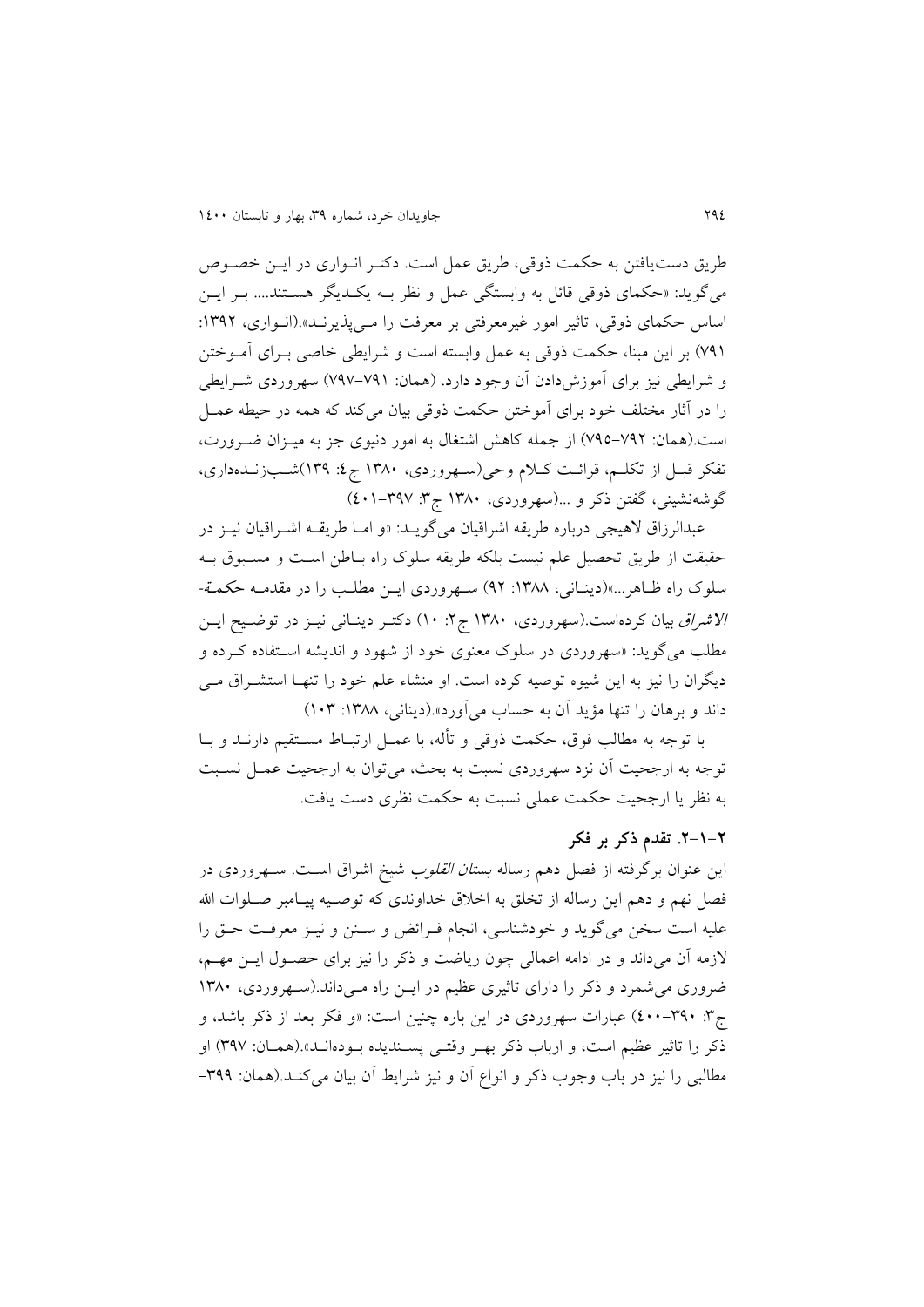٤٠٠) ارجحیت ذکر بر فکر را می توان بـه ارجحیـت عمـل بـر نظـر يـا تقـدم بالشـرف حکمت عملی بر حکمت نظری در راه حصول مطلوب توصیف کرد.

#### **.9-0-3 خودشناسی عملی**

خودشناسی در مکتب اشراقی سهروردی دارای اهمیت زیادی است. او هـر شـناختی را متوقـف بـر شـناخت خـویش مـیcانـد: «فانّـه لا يشـعر بغيـره مـن لا شـعور لــه بذاته«)سوهروردی، 0981 ج:4 002أ شوهرزوری نیوز در بواب اهمیوت خودش اسوی در مکتب سهروردی میگوید: «فهم کلام سهروردی و شناخت اسـرارش بـرای کسـی کـه سالک طريق او نباشد، مشکل است زيرا او حکمت خود را بـر اصـول کشـفي و ذوقـي مبتنی ساخته است و کسی که اصول آن را استوار نکند فروعش را درنمی یابد و هـر کـه از دنیا و آخرت مجرد نشود [سخنان او را ] نمیچشد و به طور خلاصه حل کتب او و مرموزاتش متوقف بر معرفت نفس است».(شهرزوری، ۲۰۰۷: ۳۷٦) مطالب سـهروردی در باب خودشناسی تنها در حوزه حکمت نظری نیست. بنا بر بیان دکتر نصر در مقدمــه جلد سوم *مجموعه مصنفات شیخ اشراق*، فیلسوفان مکتب مشای<sub>ع</sub> هنگام بحث از نفـس بر بعد نظری آن تأکید داشتند(نصر، ۱۳۸۰ ج۳: ۳۹) اما سهروردی به موازات نقد مکتب مشايی در منطق و حکمت نظری، اين انتقاد را در باب حکمت عملی نیــز نشــان داده و علاوه بر پراختن به بعد نظری بحث نفس و خودشناسـی، بـه بعـد عملـی آن بـا تاکیـد بیشتری پرداخته و طرق استعلای بر قوا را به نحو عملی برشمرده و حتی داستان های عرفانی و رمزی را که می توان گفت موضوع اصلی آنها خودشناسی عملی و چگـونگی رهايی از شواغل نفسانی است به رشته تحرير درآوردهاست.

علم النفس مورد نظر سهروردی را میتوان علم الـنفس اشـراقی نامیـد.(همان) دکتـر نصر علم النفس اشراقی سهروردی را اين طور توضيح میدهد: «علم البنفس سـهروردی ثمره بحث نظری نیست بلکه محصول يک دروننگری و آگاهی به ضمیر است که تقط از طريق رياضت و مهار كردن اژدهای نفس اماره امکان پذير است. در اينجا است کـه فرق اصلی بین حکمت مشائی و اشراقی آشکار مـی شـود و انسـان بـه وضـوح درک میکند که علم النفس اشراقی از مشاهده و سیر درونی که نتیجه حکمت عملـی و بکـار بستن اصول اخلاقی و عرفانی است بهدست می آيد نه از صرف بحث و فحص و قيل و قال و به همین جهت هدف این علـم، متوجـه کـردن طالـب بــه امکـان نجـات از قیــد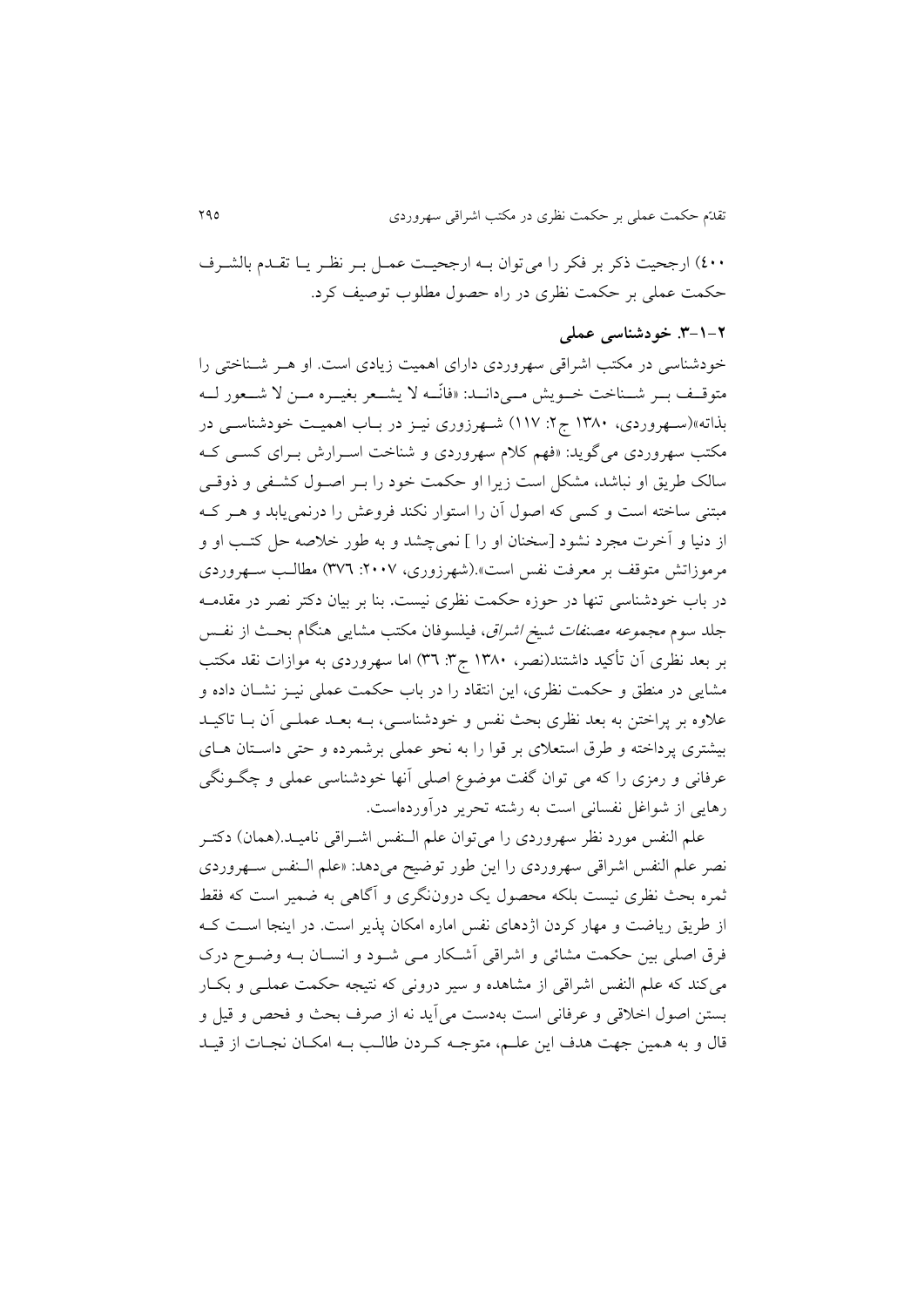محدودیت های مادی و وصال به آزادی واقعی است که فقط در افق بی انتهـای فضــای عالم ملکوت امکانپذير است.«)همانأ

سهروردی در آثار مختلف خود بعد از ارائه بحث نظری در بـاب قــوای نفــس -کــه غالبا نیز مختصر است- به بحث غلبه بر قوای نفس و کـاهش شــواغل برزخــی و ارائــه راهکار عملی برای غلبه بر قوا و کاهش شواغل جسمانی میپردازد.(سهروردی، ۱۳۸۰ ج": ٣٩٦-٣٩٩ ؛ ١٨٥-١٨٨؛ ج٤: ١٠٢-١٠٤؛ ١٣٩-١٣٩) در *الواح عمادی* بــا تأکیــلـ بــر شناخت نفس «رستگاری يافت و استکمال آن کس که او را شناخت، و زيانکار گشت آن کس که او را درنیاتت«)سهروردی، 0981 ج:9 042أ و با رکر »من عرف ن سوه تقود عرف ربه»(همان :١٤٠) بر پاکی نفس و کمکردن شهوات(همان :١٥٢) و استیلا بر قوای بدنی(همان ١٧١:) تأکید میکند و اثرات مترتب بر آن(ارتباط با عالم مثال و منفعل شدن نفوس از او و متأثر شــدن مــاده از او) را ذکـر مــیکنــد.(همان :١٨٤-١٨٨) بخــشهــای انتهايی کتاب *حکمةالاشراق* نیز بر پرداخت عملـی بـه خودشناسـی اختصـاص دارد و طريق عملي در باب شناخت نفس و ارتباط با عالم برتر را ارائـه مـي کند.(سـهروردي،  $(77 - 777)$ :  $7 - 171$ .

او در رساله *بستان القلوب*، خداشناسـی را متوقـف بـر خودشناســی دانســته و بیــان میکند که معرفت حق تعالی بر خاص و عـام واجـب اسـت و چـون معرفـت حـق بـر معرفت نفس موقوف است پس معرفت نفس نیز واجب است.(سـهروردی، ۱۳۸۰ ج۳: ٣٧٤-٣٧٥) او در شناخت نفس، بر نقش عمل –رياضت و سير و سلوک– تأکيد میکند: «پس هر کس که نفس خود را بشناخت، بهقدر استعداد نفس او را از معرفت حق تعالی نصیبی بود و چندانکه ریاضت بیشتر کشـد و بـه اسـتکمال نزديـکتـر گـردد معرفـت زيادهتر میشود».(همان: ٣٧٧) او در توضيح چگونگی شـناخت خـويش نيـز بـر عمـل تأکید میکند، چنانکه ذکر میکند، ابتدا باید فرائض و سنن را انجام داد تا صـحتی بــرای نفس حاصل شود و مستعد شـناخت خــويش گــردد و ســپس قــوای ظــاهر و بــاطن و شهوانی و غضبی و ضرر و نفع آنها را بشناسد و بر آنها فرمـان برانــد تـا آنهـا محکــوم باشند و او حاکم و نیز بداند از کجا آمده و به کجا خواهد رفت و تلاش کند که بـه آن عالم بپیوندد و این مرتبه با عمل صالح محقق میشود. مرتب بعد ک مردن اختیاری است به اين صورت محقق می گردد که شخص چنان بر قوايش حاکم شـود کـه هرگـاه بخواهد آنها را معزول کند.(همان: ۳۹۲–۳۹٤)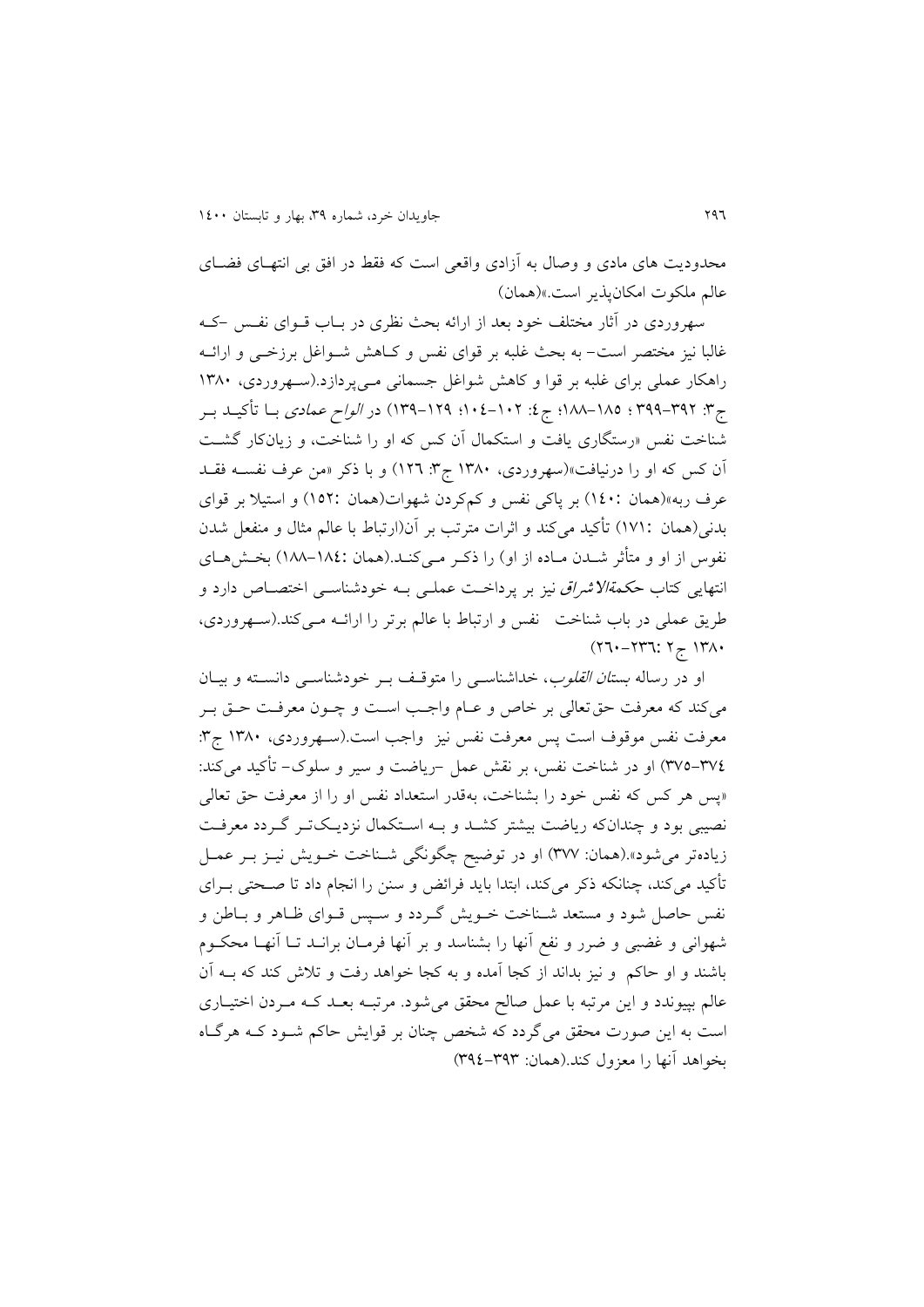او در *رســاله الابــراج* کــه از واژگــان رمــزی و تمثیلــی دربــاره بازگشــت بــه وطــن اصلی(عالم علوی) سخن میگويد و شرط آن را حل طلسم بشری میداند، طريـق حـل اين طلسم را غلبه بر قوای نفس میداند. او هر يک از ده قوه ظاهری و بـاطنی نفـس را به شخصی يا چیزی تشبیه میکند که سالک بايد از آنها بگذرد و در آن توقـف نکنـد و اسیر آن نشود.(سهروردی، ۱۳۸۰ ج۳: ٤٧١–٤٧١) سخن سهروردی در ايـن رسـاله، در باب قوای نفس، بحث نظری نیست، بلکه در تأکید بر عمل و گذر از این قــوا و تســلط بر آنها و گرتتار نشدن در دام آنهاست.

همانطور که بیان شد داستانهای رمزی سـهروردی بیـانگر سـیر و سـلوک نفـس و خودشناسی عملی است، بخصوص داستان غربت غربی او. در این داستان، شخص از غربت غربی خود آگاه می شود و با شـناخت اصـل ملکـوتی خـویش و مـوطن اصـلی خويش با سير و سلوک به وطن اصلي خودش که شرق است هـدايت مـي شـود. ايـن سلوک، مستلزم وجود عالم مثال است.)کربن، :0929 914أ

خودشناسی عملی با توجه به مراحل نظام کلی فلسفه اشراق نیز آشکار اسـت. نظـام کلی فلسفه اشراق را میتوان، بنا بر بیان دکتر ضـیائی در مقدمـه *شـرح حکمـةالاشراق*، دارای چهار مرحله دانست که دربر گیرنده ساختمان فلسفی ذیل است:

۱.«همان طور که سهروردی بارها در رسائلش به تأکیـد بیـان کـرده، قـدم ضـروری نخست در راه حصول شناخت اشراقی، مرحله تزکیه نفس و آمادهشدن برای مکاشـفه و درک نور الهی است. در اين مرحله فرد-موضوع مدرک- از خود خويش، که همان مـن برترش و انائیت متعالیهاش است، آگاه می شود و به واسطه مشاهده و حدس فلسفی ک پس از رياضات طولانی قوی شده است، عالم برتر و جهان مينـوی و هسـتی يزدانـی را تصديق میکند. ۲.مشاهده انوار الهـی و کسـب انـوار اسـفهبدی از جانـب نورالأنـوار و هورخش بزرگ توسط روان بخش(عقل فعال يا واهب الصور) مرحله بعـدی اسـت. ٣. استفاده از حکمت بحثی و استدلال منطقی و علم صوری برای تشکیل نظـامی ســازمان يافته با استفاده از تجربيـات مرحلــه اول و دوم، مرحلــه ســوم اســت. ٤. تــدوين نتــايج فلسفی که طی مراحل اول تا سوم حاصل شده» مرحله آخر است.(ضیایی تربتی، ۱۳۸۰: ۳۸-۳۹) همان طور که بیان شد نخستین مرحله از مراحل چهارگانـه نظـام کلـی فلسـفه اشراق مرحلهای است عملی که فرد با انجام اعمالی نفس خویش را تطهیر می کنـد و بـا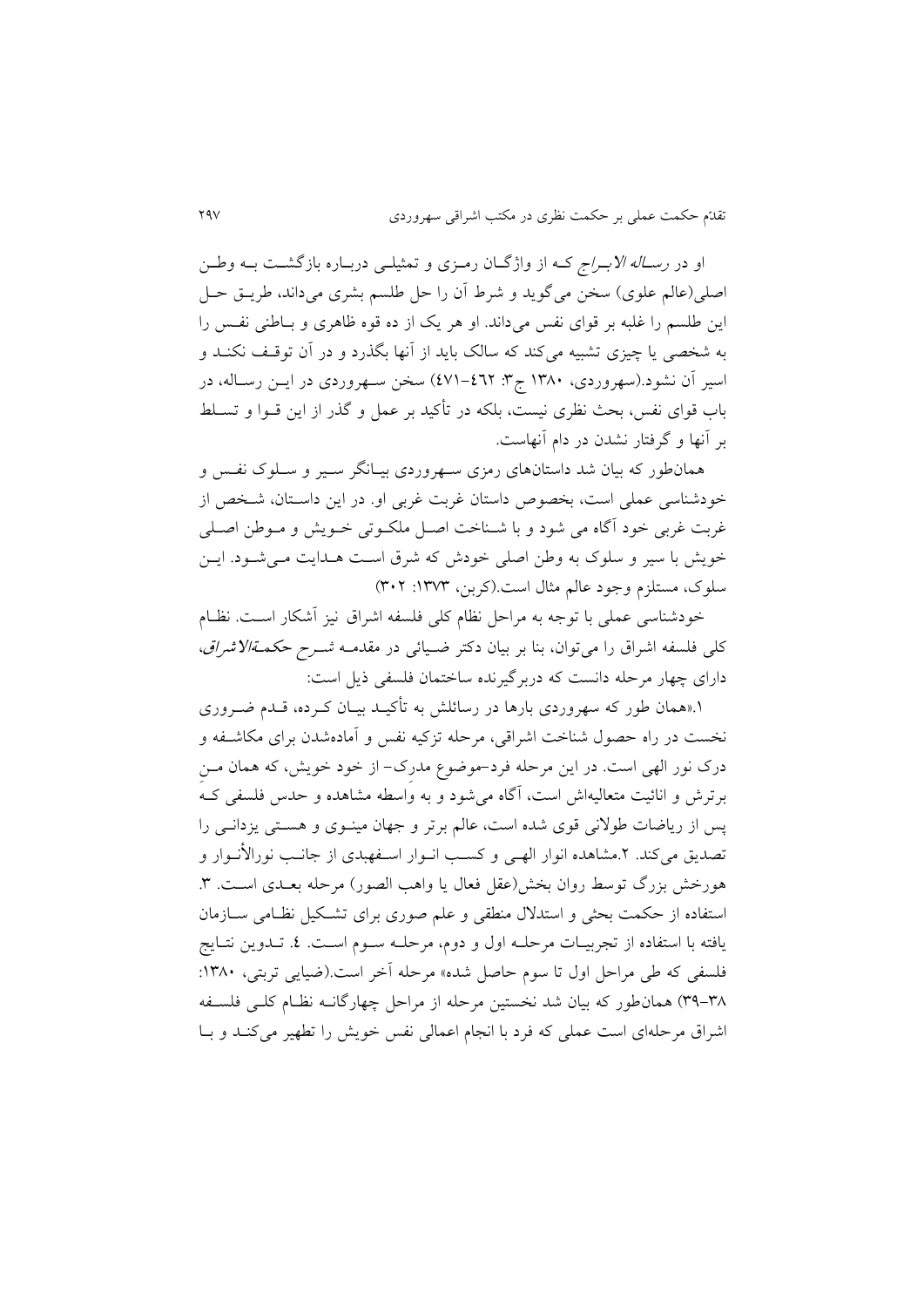انجام اين اعمال از خود خويش، آگاه می شود و به خودشناسی دست می يابـد و آمـاده تصديق و درک عالم برتر و پروردگار هستی میگردد.

**.0-0-3 حکمت و وارثان و حامالن آن**

توضیح سهروردی از حکمت بیانگر آن است که حکمت مورد نظر او تنها از حوزه نظر، حاصل نمی شود و دست يافتن به آن نيازمند انجام اعمالی است کـه او آن اعمـال را بــه فراخور در آثار خويش گنجانده است و آنجا که از حکمت سخن گفته به تأله و ارتبـاط با عالم برتر نیز پرداخته است. سخنان او در این باره را می توان نشاندهنده عدم کفایت حکمت بحثی و ضرورری بودن حکمت روقی دانست. وارثان حکمتی که سهروردی از آنان نام میبرد اشخاصی هستند کـه در حکمـت بحثـی توقـف نکـرده و آن را کـافی ندانستهاند، بلکه حکمت عملی و عمل برايشان جايگـاه ويـژهای داشـته اسـت و بـر آن تأکید کردهاند. حال به توضیح حکمت در نــزد ســهروردی و وارثــان و حــاملان آن از ديدگاه او میپردازيم.

برای دست یافتن به اين منظور ابتدا تعريـف فلسـفه در انديشـه سـهروردی را بيـان می کنيم. او فلسفه را اين طور تعريف می کند: «فاذا اطلقت "الفلسـفه" يعنـی بهـا معرفـه المفارقات و المبادی و الابحاث الکلیه المتعلقه بالاعیان، و اسم الحکیم لا يطلق الا علـی من له مشاهده للامور العلويه و ذوق مع هذه الاشـياء و تألـه». (سـهروردی، ۱۳۸۰ ج۱: ١٩٩) جملهای که او در انتهای اين تعريف ذکر کرده است، نشـان از ميـزان اهميـت حکمت عملی نزد او دارد. او بلافاصله بعد از تعريف فلسفه يا حکمت، ويژگی حکيم را ذکر میکند و در اين ويژگی بر مشاهده امور علويه و داشتن ذوق و تأله تأکید میکند و بـر اسـاس تعريــف ســهروردي از حکـيم متألــه در *المشــارع و المطارحــات*(همــان: ٥٠٣)دستيافتن به تأله از طريق اعمالی در حیطه اخلاق و عرفان حاصل مـیشــود کــه سهروردی شرح اين اعمال اخلاقی و عرفانی را که عبارتاند از رسیدن به حد وسط در قوا و کاهش شواغل جسمانی و رهايی از آن، از طريق رياضتهای صوفيانه بارهـا در آثار خويش ذکر کرده است.

دکتر ديناني درباره حکمت مورد نظر سهروردي مي گويد: «حکمت اشراقي، مشاهدهای وجدانی و معاينهای عرفانی است کـه بوسـيله آن، حقیقـت وجـود چنانکـه هست برای انسان پديدار میگردد».(ابراهیمی دينانی، ١٣٨٨: ٧٠) «حکمت مشرقیان نيـز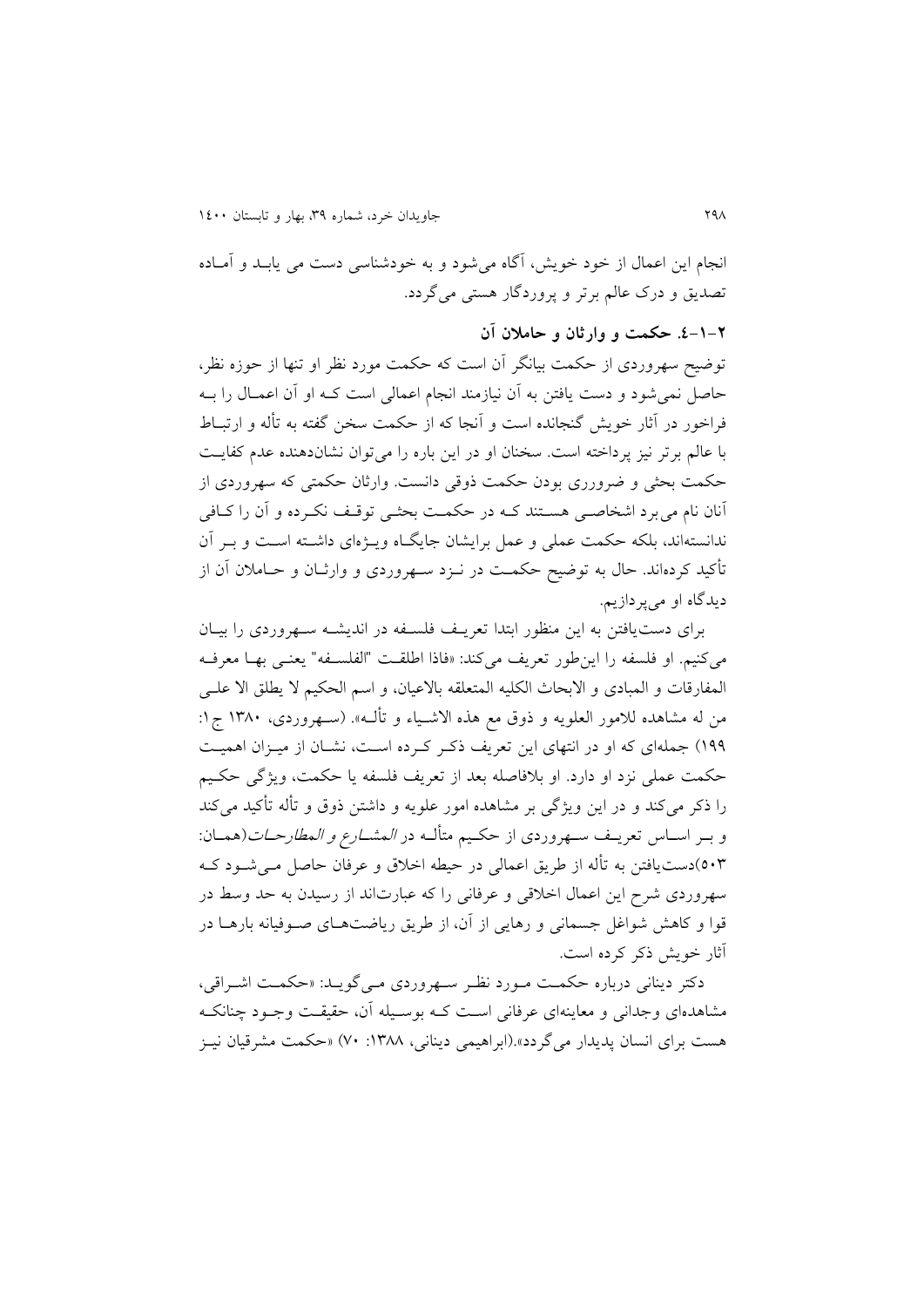جز نتیجه مکاشفه ذوقی و مشاهده وجدانی و ظهور و لمعان حضـوری و تجلـبی انـوار عقلی بر نفوس در حال تجرد و وارستگی چیز دیگری نیست».(همان)

مطلب ديگر اينکه هرچند که سهروردي مـدتهـا نـزد اسـتادان زمـان خــويش بــه تحصیل فلسفه مشایی و حکمت بحثی پرداخت، معتقبد است ک4 حکمت ببا ظهـور مشائیان، محتجب گشت (پورنامداریان، ١٣٩٠: ٢٣) کلمات سـهروردی در ايــن بــاره از اين قرار است: «چنانکه علوم سلوک قدسی مندرس و راه به ملکوت مسـدود گرديــد و سطرهايی چند از اقاويل باقی ماند که متشبه به حکما بدان فريفته گشت و خويشــتن را در آنان شمرد و پنداشت که انسان به مجرد قرائت کتابی، بی آنکه طریق قـدس بپیمایـد و انوار روحانی را مشاهده کند، میتواند از اهل حکمت گردد».(سهروردی، ۱۳۸۰ ج1: ٣٦١) اين سخنان به وضوح بر اين مطلب دلالت میکند که سهروردی، خود حکيم واقعی است که هم حکمت بحثی میداند و هم راه سلوک را پیموده و انوار روحوانی را مشاهده کرده و دارای نیروهای روحانی و برتری است که او را قبادر ببر انجبام اعمیال خارقالعاده میکند.(پورنامداريان، ١٣٩٠: ٢٣) او با حکيم دانستن کسانی که سالک طريق قدسی هستند نه آنها که تنها قرائتکننده کتب هستند باز هـم انديشــه خــود را در باب ارجحیت عمل بر نظر بیان می کند زیرا سلوک از شـاهراه اخـلاق مـی گـذرد و بـا عرفان ادامه می بابد.

سهروردی در خلسه معروف مشاهده ارسطو، حکماء حقیقی را بنا بــه گفتــه ارسـطو در آن خلسه، حکمايی میداند که به حسب تجربـه شخصـی، از حکمـت بحثـی فراتـر رفتهاند و در علم رسمی توقف نکردهانـد و بـه علـم حضـوری اتصـالی شـهودی نائـل شدهاند و علایق جسمانی آنها را به خود مشـغول نکـردهاست(سـهروردی، ۱۳۸۰ ج ۱: ٧٤) مانند بايزيد بسطامي، سهل توستري، حسين بن منصور حلاج، ابوالحسن جرجـاني، ذوالنون مصری و امثال چنین افرادی که کمتر به بحث نظری می پردازند اما يـد بیضـايی در حکمت کشفی دارند، نه فلاسفهای که سلوکشان اندک اما حکمت بحثی آنها فراوان است که اين بحثها جز با رياضات و تجرد تمام و کامل نمی شود.(همان: پـاورقی) در منامیه سهروردی، علت عدم توجه ارسطو به فیلسوفانی چـون فـارابی و ابـن سـینا و ... قلت سلوک و کثرت بحث است، زيرا حکمت با رياضت و تجرد حاصـل مـیشـود و علـت توجـه بــه بايزيــد بســطامی و ســهل تســتری توغــل آنــان در ذوق و کشــف است.(پورنامداريان، ١٣٩٣: ١٨) دکتر ديناني نيز در اين مورد مي گويـد: «سـهروردي در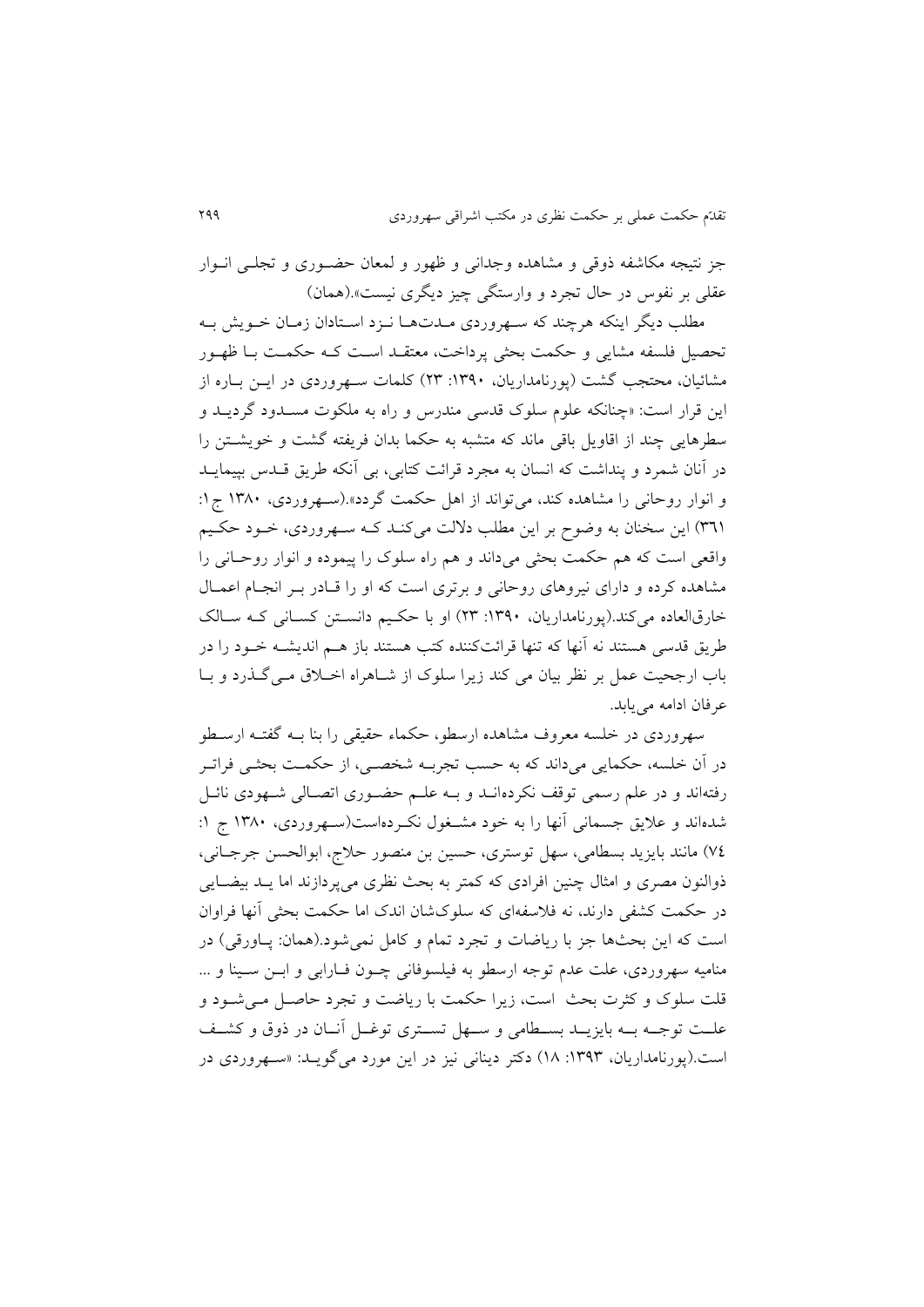مقام بیان خمیره حکمت و ترسیم خط معرفت چند تـن از وارثـان حکمـت و حـاملان معرفت را در دوره اسلامی نام برده که در زمره فلاسفه نبوده و عنوان فیلسوف در معنی مصطلح کلمه بر آنان اطلاق نمبی گردد».( ابراهیمبی دینانی، ۱۳۸۸: ٦٣) «کسانی ک سهروردی آنان را حاملان خمیره حکمت شناخته و نامشان را در آثار خود ذکر کرده، بیش از آنکه با استدلال و برهان عقلی سروکار داشته باشند اهل کشف و شهود بــوده و با سرّ باطن و راز قلب مانوس میباشند به اين ترتيب می توان گفت حکمت در انديشه سهروردی با آنچه بسیاری از فلاسفه در اين باب گفتهاند متفاوت است. وی در مـوارد بسیاری از حکمت سخن گفته و موضع خویش را در ایـن بـاره روشـن سـاخته اسـت. وصیتنامه سهروردی در آخر کتاب ح*کمةالاشراق ب*ه ثبت رسـیده و ضـمن آن ماهیـت حکمت و راه و رسم سلوک فکری و معنوی در نظر وی منعکس گشته است. در ايس وصیتنامه حفظ اوامر و ترک نواهی خداوند و همچنین توجه تام به نورالأنوار و دوری جستن از آنچه بی معنی است –چه در گفتار و چه در کردار– بــه عــلاوه قطــع هرگونــه خاطره شیطانی مورد تاکید قرار گرتته است«.)همان: 22-29أ

سهروردی در کتاب *حکمةالاشراق (سهروردی، ۱۳۸۰ ج*۲: ۱۵۷) حکمت اشراقی را با سه حکیم، هرمس، زرتشت و اتالطون پیوند میزند. وجوه اشوتراک ايون سوه حکویم اشراقی که آراء آنان از منابع سهروردی در مکتب اشراق به شمار میآید، در ایـن اسـت که آنان دانش خود را از طريق بحث بهدست نياوردهانـد و از طريــق کشـف و ذوق يــا حدس فلسفی به حقايق دست يافتـهاند.(پورنامـداريان، ١٣٩٣: ١٥) سـهروردی وجـود مرشـد را بـرای هـدايت کسـی کـه خواهـان درک حکمـت اشـراقی امـری ضـروری می داند(سهروردی، ۱۳۸۰ ج ۱: ٤٤٣)

توجه به اين نکته در اين بحث ضرروری است که سهروردی در عین توجـه بیشـتر به حکمت ذوقی از حکمت بحثی نیز غافل نیست (همـان: ١٩٤) و بنــا بــه گفتــه دکتــر دینانی این مطلب، «تفاوت اساسی میان حکمت اشراقی در نظر سهروردی و عرفان مصطلح در نزد متصوفه» (ابراهیمی دینانی، ۱۳۸۸: ۹۰) است.

با توجه به مطالب رکر شده، حکمتی که سهروردی از آن سخن میگويد از رهگوذر انديشه صرف حاصل نمی شود و بنـا بـر بيـان دکتـر دينـانی در مطلـب فـوق، حاصـل «مشاهده وجدانی و معاينه عرفاني» است كه اين مشاهده و معاينه با رعايت دستوراتی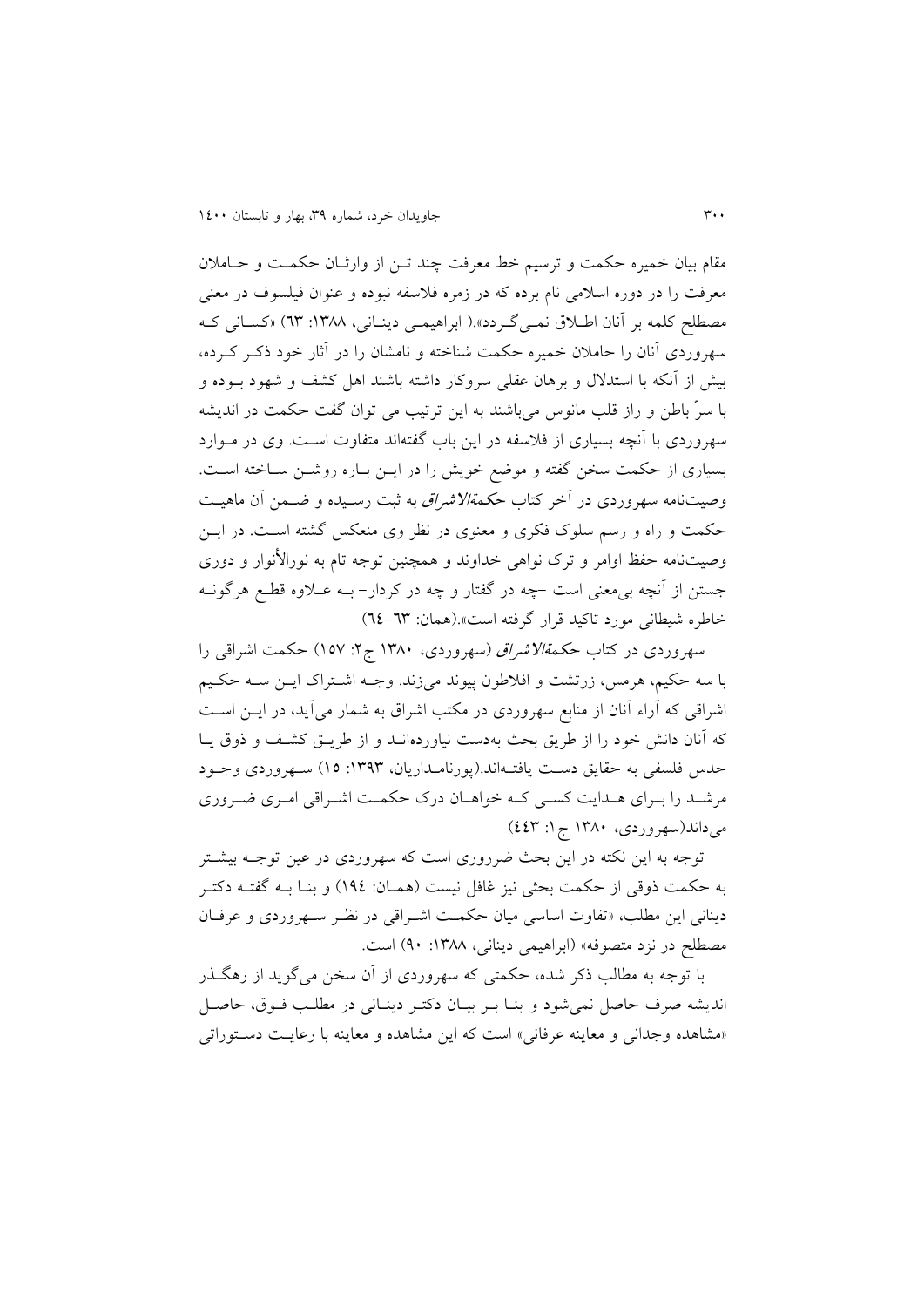در حوزه اخلاق و تزکیه نفس صورت می گیرد و حصول حکمت در اندیشه سهروردی نیازمند التفات به حوزه عمل و مقید بودن به آن است.

## **.5-0-3 تصور و تصدیق**

ارجحیت عمل بر نظر در ديدگاه سهرودی را میتووان در بحوث تصوور و تصوديق نیوز مشاهده کرد. او در سه رساله *التلويحات، المشــارع و المطارحــات* و ح*کمــةالاشراق بــ*ه بحث تصور و تصديق و نقد ديدگاه مشائین و ارائه نظر خوي پرداخته است.)ضویائی، :1٣٩ : ١٣٦-١٣٣) سهروردی تقسیم علم به تصور و تصدیق را نقلد می کنـد و معتقد است "مطلوب" يعني مساله يا موضوع بايد ايـن چنـين تقسـيم شود(سـهروردی، :0982 00-2أ. او در برخی مواضع، علم حضوری را مطلوب میداند که شامل تصوديق نیز هست. اما در مواضع ديگر، امکان تمايز تصديق را جايز دانسته بـه گونـهای کـه بـه دنبال تصديق، تصور میآيد.(ضيايی، ١٣٩١: ١٣٤) «سهروردی تقسيم صوری مشـايی از علم به تصور و تصديق را میپذيرد اما می گويد برای اينکه علـم بـه هـر چيـز ارزشــی بیش از صرفاً صوری داشته باشد، بايد الهام الهی صورت گیرد. بــه نظـر او امــداد الهــی، شناخت شیء را چنان که هست برای آدمی میسر میکند».(همان) این سخن سـهروردی در منطق کتاب *تلويحات* است که انسان با روح قدسی تأييد می شـود و شــیء را چنــان که هست می بیند.(همان) کلمات او به اين ترتیب است: «الا اين يؤيد ابن البشـر بـروح قدسی يريه الشيء کما هو»(سهروردی، ١٣٣٤: ٢) روح القدس همچنين با عنوان «واهب العلم و التأييد» نيز مطرح شده است که علاوه بر اين وظايف، دارای خودآگاهی محـض نیز هست.(سهروردی، ۱۳۸۰ ج۲: ۲۰۱) «علم حضوری، ویژگی معرفت شناسانه علم در الهام بوده و شامل تصور شیء همراه با تصدیق بےواسطه آن است. معرفتشناسی اشراقی توسط علم حضوری، از نظریه مشایی متمایز می گـردد».(ضـیایی، ۱۳۹۱: ۱۳۶٤-092أ »از ديوودگاه سووهروردی، انسووان بوورای شوو اخت يووک شوویء بووه تحلیوول آن نمی پر دازد(کاربرد روش تصور و تصـديق) بلکـه بــا درک شــهودی از واقعیــت کلــی و سپس تحلیل شهودی آن به شناخت نائل می شود. معنای سخن سهروردی این است ک حکمت اشراق بر مشاهده و تجربیات عرفانی از کل واقعیت مبتنی است نه فقط تعریف اشیاء متعدد«.)همان: 048أ

همان طور که ملاحظه می شود، سـهروردی تصـور و تصـديق نـزد مشـايين را نقـد می کند و چنانکه می دانیم تصور و تصدیق در حکمت نظری دارای نقش پایـهای و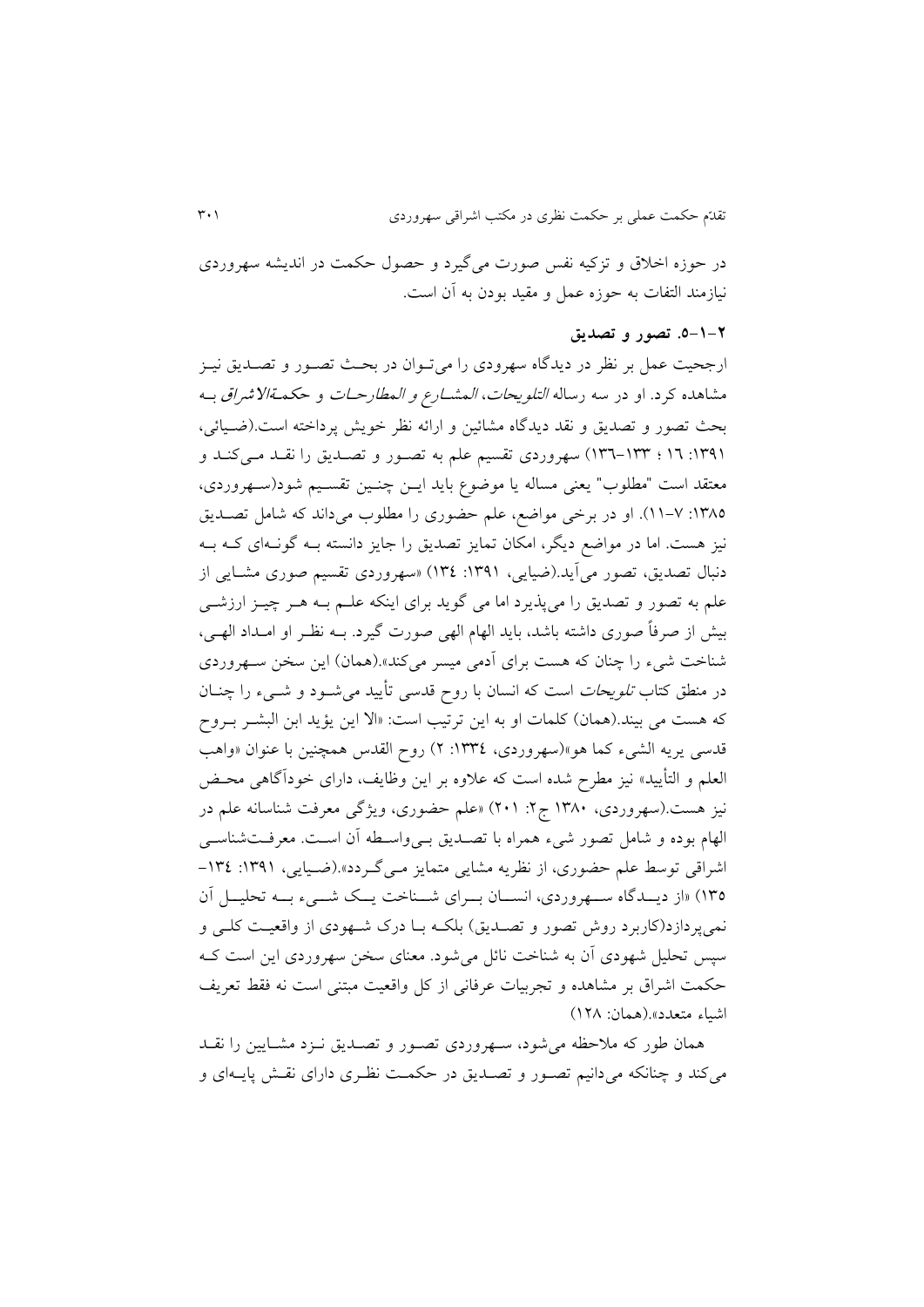نخستین است. او در بحث تصور و تصدیق به شهود و عرفان و مکاشفه متوسل می شود که با حوزه عمل و حکمت عملی مرتبط است وعنصر الهـام را در ايــن بحـث دخالـت میدهد و همان طور که ذکر شد، مستلزم علم حضوری و شـناخت نفس اسـت. تمـام آنچه که ذکر شد، نشان دهنده اهمیت عمل و حکمت عملی حتی در تصور و تصـدیق، نزد سهروردی است.

## **.3-3 خط مشی عملی سهروردی**

درباره زندگی عملی سهروردی می توان در دو بخش اخلاق و سیاست سخن گفت و به اين مطلب پرداخت که او در هر يک از اين دو بخش چگونه عمل کرده است. بررسـي شر حال سهروردی و نظريات او در باب اخالق و سیاست و چگونگی عملکرد او در باب نظريات خويش پايبندي او به حکمت عملی و اهميت آن را نزد او آشکار می کند. در باب پرداختن به زندگی و شرح حال اندیشمندان دو شیوه میتوان در پـیشگرفـت، يکی مراجعه به شرح حالی است که نويسنده درباره خـويش نگاشــته اســت و ديگــری مراجعه به شرح حال آنان است که توسط ديگر نويسندگان به جـز خــود انديشــمند بــه رشته تحرير درآمده است. در شيوه اول اگر شخص، خود شرح حالي از خويش نوشـته باشد، می توان به آن نوشته مراجعه کرد، اما در صورت نبود چنین اثری، گاه می توان در آثار او چنین مطالبی را یافت که در نوشـتار حاضـر نیــز از ایــن شــیوه اســتفاده شــده و همچنین به شرح حال سهروردی که توسط دیگر نویسندگان تألیف شده نیز استناد شده است.

#### **.0-3-3 اخالق**

نحوه معرفی سهروردی توسط شهرزوری، نشاندهنده شیوه عملی زنـدگی او و سـیر و سلوک و رياضتهای اوست: «العالم الفاضل الکامل شهاب المله و الـدين المطلـع علـی الاسرار الالهیه و الراقی إلـی العــوالم النوریــه».(شــهرزوری، ۲۰۰۷: ۳۷۵) شــهرزوری در نز*هة الارواح و روضة الافراح* که به زندگی عملی سهروردی نیز پرداخته درباره پایبنــدی او به حکمت عملی میگوید: اما در حکمت عملی «فانه کان من السابقین الاولین»(همان: ٣٧٨) «به صورت قلندران زندگی میکرد، ریاضاتی را بجا مـی آورد کـه ابنای زمان از انجام آن عاجز بودند. هفتهای یکبار افطار میکرد و میزان طعـامش بـیش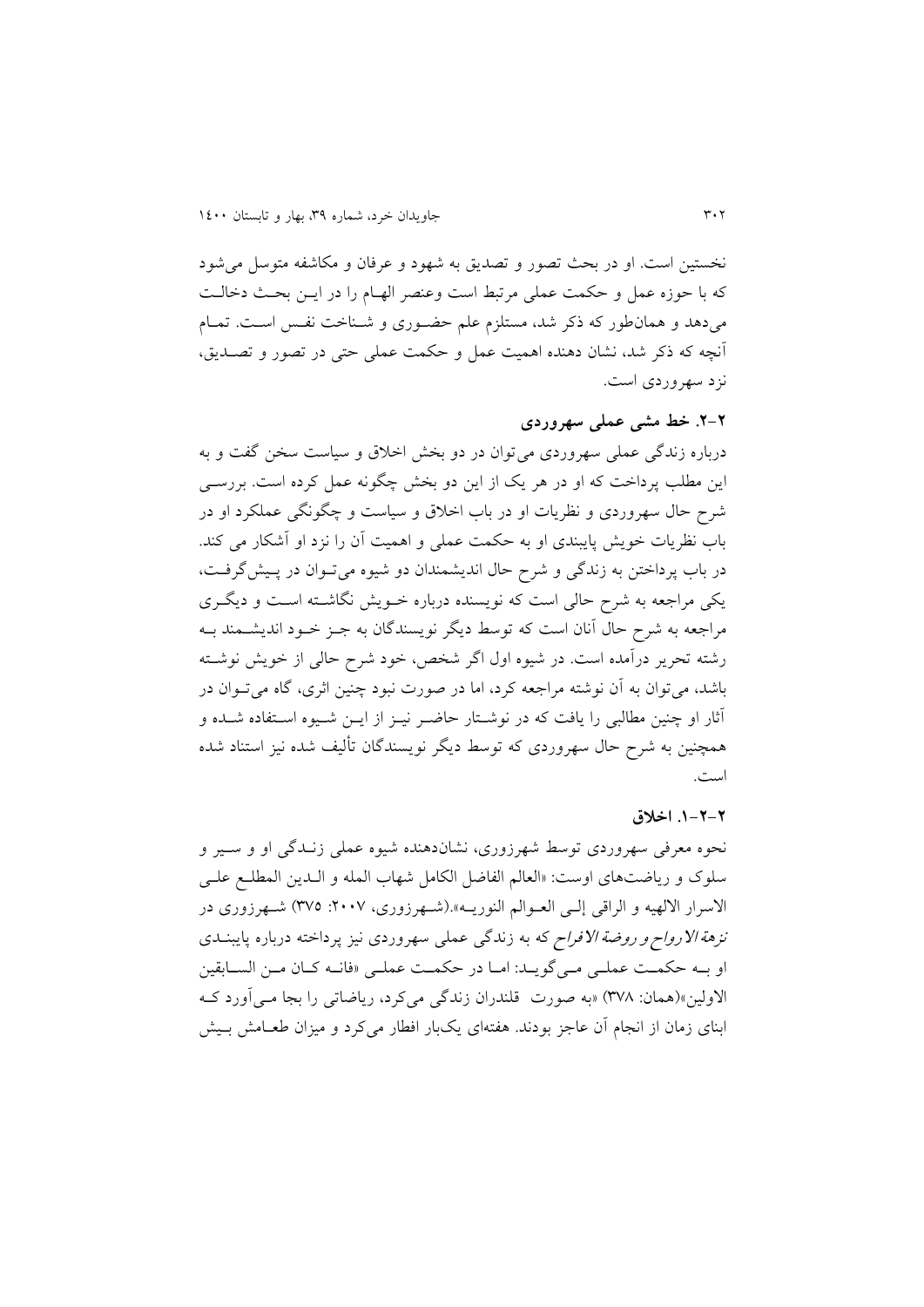از پنجاه درهم نبود و اگر در طبقات حکما سیر کنی زاهدتر از او و یا فاضـل تـر از او نمی يابي».(همان)

سهروردی در صغر سن به طلب علم و حکمت به مراغه و اصفهان مسافرت کرد و به نواحی متعدد سیر و سفر نموده و با صوفیه مصاحبت داشت و از آنها بهره برد، و در نفس خود به تفکر پرداخت و با رياضات و خلوات و افکار به جانب نفس خود متوجه و مشغول گشت، تــا آنکــه بــه غايــت مقامــات حکمــا و نهايــت مکاشــفات اوليــاء رسید.(همان) «جای هیچ تردیدی نیست که سهروردی در طلب حکمت گام برمیداشته و در جستجوی حقیقت بوده است. ولی آنچه او میجست نه در مدرسه مرایه بود و نه در مدرسه اصفهان».(دينـانی، ١٣٨٨: ٦٨) او در جسـتجوی مشـارکی مطلـع بـود و مسافرتهای پررنج و پرماجرای او به دیاربکر و شام و روم به منظور کسب حکمت، نشاندهنده همین امر است.(همان) سخن سهروردی در این بـاره کـه در انتهـای کتـاب المشارع و المطارحات بيان شده، از اين قرار است: «اگر سير به سوی حق در اين زمـان منقطع نشده بود، تا اين حد متأسف نبودم، سن من در اين زمان نزديـک بــه ســي ســال است و بیشتر عمر خود را در سفر و در جستجوی مشارکی مطلع گذراندهام، امـا کســی را نيـافتم کـه خبـری از علــوم شــريفه داشــته باشــد و يــا بــه آن علــوم ايمــان داشــته باشد».(سهروردی، ۱۳۸۰، ج۱: ٥٠٥) او پس از ايـن سـخنان، وصـيت خـود را مطـرح میکند و در آن به انقطاع به سوی خدا و مداومت بر تجرید توصیه مـیکنـد (همـان) و همانطور که در آثار سهروردی ذکر شده، لازمه رسیدن به امور مـذکور، اعتـدال قــوای برزخی و استعلا و استیلای بر آنها است که در حیطه حکمت عملی می گنجد. با توجـه به آنچه ذکر شد از نظر سهروردی مشارک مطلع کسی است که بر عمل سعی و تاکیـد کند و از اهالی تجرید باشد.

همچنین شهرزوری درباره مقام سهروردی در سـیر و سـلوک و زنــدگی عملــی|ش میگويد که او به نهايت مقام اخوان تجريـد رسـيده بـود. اخـوان تجريـد دارای مقـامی هستند که در آن مقام قادرند هر صورتی را که میخواهند ایجاد کنند و بایزید و حــلاج نیز به این مقام رسیده بودند.(شهرزوری، ۲۰۰۷: ۳۷۹)

درباره تأکید سهروردی بر حکمت ذوقی و حکمت عملی باید گفت که شــهرزوری نقل میکند از او پرسیدند که تو افضلی یا بوعلی؟ گفت: در حکمت بحثی مساوی|م بـا ّو يا بزرگتر از او، اما از نظر کشف و ذوق من برترم: «و بلغنی ان الشيخ سُئِل: أيّــها أفضــل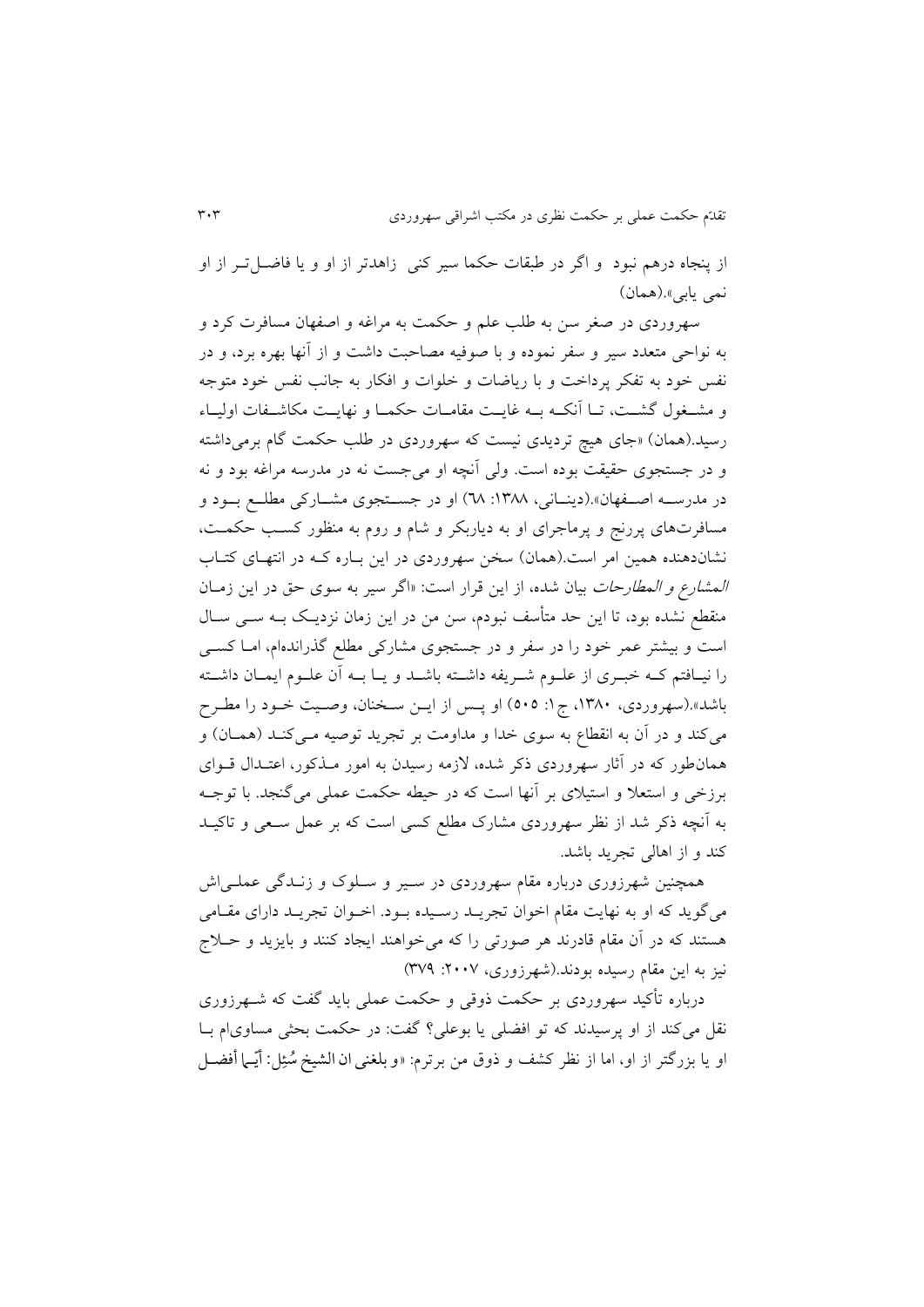أنتَ ام أبو علی بن سینا؟ فقال إما أن نتساوی أو أکو ن أعظم منه فی البحث، إلّا أنّی أزیـد علیـه بالکشف و اللذوق...«)همان: 980أ

همچنين شهرزوری درباره سهروردی میگويد: «به دنيا التفات نداشت و اهتمام اندک به آن میورزيد و به پوشیدنیها و خوردنیها توجهی نداشت و رياست و بزرگی برايش مهم نبود ... و بيشتر عباداتش گرسنگي و بيداري فکر در عوالم الهي بود و توجه چندانی به خلق نداشت و بسیار سکوت میکرد و مشغول به احوال خود بود....صـاحب کرامات و آيات بود«.)همان: 928أ

سهروردی در مقدمه ح*کمةالاشراق می گويد «حقايق و مطالب اين کتــاب بــرای مــن* نخست از راه فکر حاصل نشده، بلکه حصول آن به امر دیگری(کشف و شـهود کـه بـا رياضات و مجاهدات حاصل می شود: شهرزوری، ۱۳۸۰: ۲۰) بوده است».(سـهروردی، ١٣٨٠ ج٢: ١٠) همانطور که قبلا ذکر شد سهروردی ذوق را ارجح از بحث میداند بـه نحوی که خود آن را تجربه کرده است و در باب آن توضیح مـیدهـد کـه ايـن شـيوه، شیوهای نزدیکتر، منظمتر و کمرنجتر از بحث دارد.(همان) همچنین همان طور که ذکـر شد، سهروردی برای کسی که خواهان فهم کتاب ح*کمةالاشراق اس*ت شـرط رياضـت چهل روزه که عبارت است از کم خوردن و کم خفتن و به طور کلی، کـم تــوجهی بــه دنیا قايل می شود(همان: ٢٥٨) و بديهی است که ايـن صـفات را خـود نويسـنده ايـن کتاب نیز باید دارا باشد چنانکه خود نیز ذکر کـرده کـه ايــن مطالـب کتـاب بــرای او از طريق غيـر فكـر حاصـل شـده و روح القـدس ايـن مطالـب را بـر قلـب او القـا كـرده است.)همان: 423أ

شهرزوری برخی سخنان سهروردی را جمع[وری کـرده و در کتـاب *نزهـةالارواح* گنجانده و بخش اعظمی از اين سخنان در باب زندگی عملی و توصيههـای سـهروردی در اين باب است که بنا به گفته خود سهروردی و نيز شهرزوری، سهروردی خــود نيــز بر اين توصيهها بسيار پايبند بود. سخنان مذکور، از اين قرار است: «هر گاه نفس خـود را از اشتغال زياد حفظ کردی و به امور ضروری بدن توجه کردی و خـود را بــه مرتبــه کمال علم رساندی، به تحقیق به فضایل بسیاری دست می یابی. و بر تو باد تسبیح الهی و اوراد و قطع خواطر رديه. و چون قطع خاطر کردی به آن مرتبه قانع مشو، بلکه خوود را به مراتب باالتر از آن برسان، واگرنه تو را به آن چیزی سوق میدهد که ماليوم طبوع تو نیست».(شهرزوری، ۲۰۰۷: ۳۸٦) همچنین «گرسنگی و بیداری دو رفیق نیکو هسـتند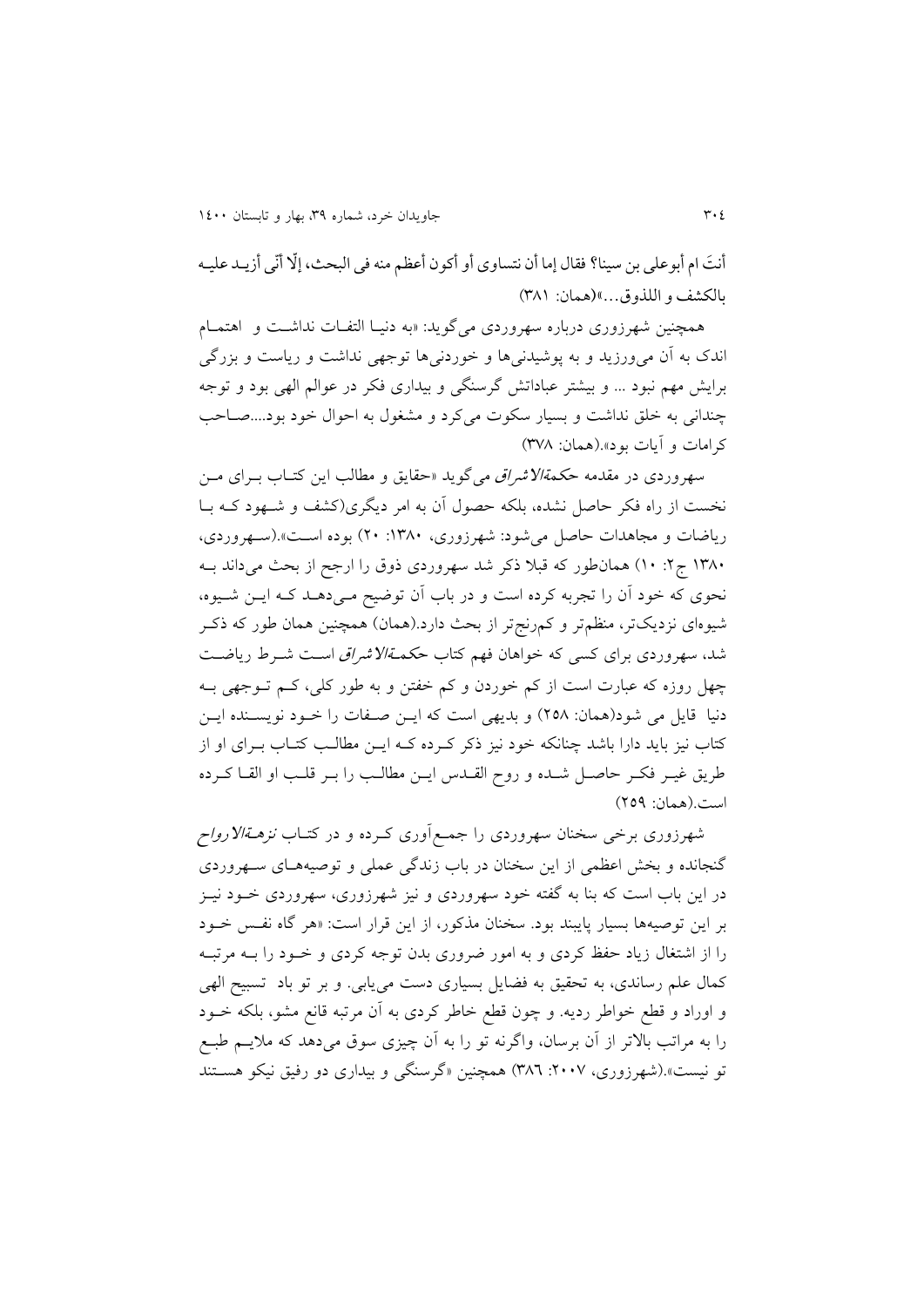که دشمنان الله تعالی را از قوای دیوی و حیوانی ضعیف می سـازند و دزدی را از دزدان قوی، دور میدارند».(همان: ۳۹۰) و نیز «بنده شکم و فرج در دو جهان به لعنتی گرفتـار است که در نهايت آنچه را که عقل میتواند به آن دست يابد، منقطع میکند و ايشـان را به برازخی سوق می دهد که پُر از عذاب است».(همان: ۳۹۱)

هدف سهروردی اين نبود که مانند ابن سينا در علم بحثی استاد شود و در ايس حـد باقی بماند(کمپانی زارع، ۱۳۹۳: ۱۲) بلکه «او قصد داشت ماننـد حکمـای خسـروانی و عرفای الهـی راهـی بـه درون داشـته باشـد و در ايــن مــوطن بــه کشـف حقـايق نائــل آيد».(همان) «بخش مهمـي از حيـات سـهروردي را بايـد در مواجهــه او بـا صـوفيان و عارفان مورد بررسی قرار داد».(كمپانی زارع، ١٣٩٣: ١٧)

#### **.3-3-3 سیاست**

آن طور که سلوک سهروردی در زندگی عملی او و نیز سخنان محققان نشان مـیدهــد، سهروردی تنها به ارائه نظرات سیاسبی اکتفـا نکـرده، بلکـه در جهـت پیشـبرد نظـرات خوي به نحو عملی نیز گام برداشته و نحوه مرگ او نیز گواه بر اين امر است.

همانطور که در باب ارجحیت شیوه ذوقی بـر شـیوه بحثـی ذکـر شـد، سـهروردی درباره شخص شايسته حکومت، تأله را بر بحث ترجیح میدهد و هر چند که در ابتــدا، شخص متوغل در بحث و تأله را شايسته حکومت میداند اما در ادامه، متذکر اين نکتــه میگردد که در صورت نبود چنین فردی، شـخص متوغـل در تألــه، شایســته جانشــینی خداوند در زمین خواهد بود. (سـهروردی، ۱۳۸۰ ج۲: ۱۱-۱۲) ایــن سـخن سـهروردی بیانگر این امر است که «عارف غیر فیلسـوف از فیلسـوف غیـر عـارف، افضـل بـوده و حکمت ذوقی برتر و بالاتر از حکمت بحثی میباشد».(ابراهیمی دینـانی، ۱۳۸۸: ۹۰) او در آثار ديگرش نيز هرگاه از سياست و ويژگیهای حاکم سخن میگويـد، بـر حکمـت عملی و سلوک حاکم و ارتباط او با غیب بیش از هر چیز دیگر تأکید دارد (سـهروردی، ١٣٨٠ ج٣: ١٨٥-١٨٨) و معتقــد اســت حکومــت معتبــر در پیونــد بــا تــدبیر الهـــی است.(ضیائی، ۱۳۸۰: ٥٣) تأکید سهروردی بر تأله و فره کیانی دربـاره شـخص شایسـته حکومت نیز خود گواه بر ارجحیت و تقدم حکمت عملی بر حکمت نظری است زيورا همان طور که در سخنان سهروردی آمده، تأله یا خداگونگی و نیز فره کیانی جز با عمل نیک حاصل نمیشود.(سهروردی، ۱۳۸۰ ج۳: ۱۸۵۵–۱۸۸)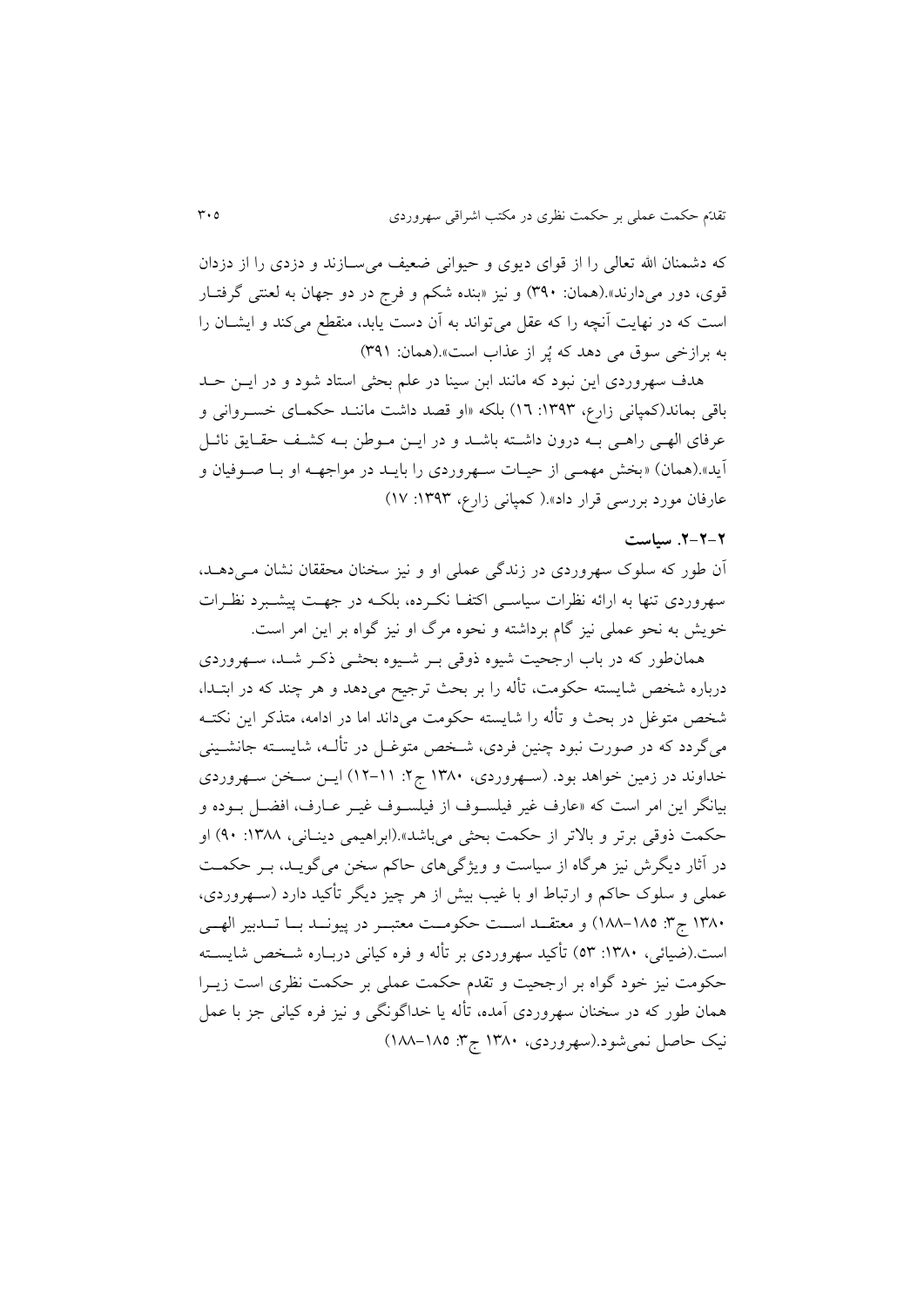در باب ارتباط مرگ او با بحث سیاست باید گفت، به نظر می رسد آنچـه کــه ســبب قتل سهروردی شد تراتر از مسائل مذهبی بود و آن اتهام دخالت در حکومت و سیاست توسط سهروردی بود کـه سـبب شـد صـلاح الـدين ايـوبي فرمـان قتـل او را صـادر کند.(کمپانی زارع، ۱۳۹۳: ۲۱) بر اساس اذعـان برخـی معاصـران سـهروردی، بــه نظـر می رسد او قصد داشت تا نظريه حـاکم حکـيم (يـا پادشـاه-فيلسـوف: ر.ک: افلاطـون، جمهور،١٣٨٤: ٣٦٥) را از صرف نظريــهبـودن خــارج کنــد و بــه اَن تحقــق خــارجي ببخشد.(کمپانی زارع، ۱۳۹۳: ۲۰) میتوان گفت سهروردی با سـخنان و عمـل خـویش درصدد بود هر دو قسم نظر افلاطون را مبنی بر اينکه يا پادشاهان فيلسوف شـوند و يـا فيلسوفان پادشاه گردند (افلاطون، ١٣٨٤: ٣٦٥) جامعه عمل بپوشاند. بعضی نويسـندگان (شمس تبريزی و موحد به نقل از ابن خلکان) بر اساس برخی سخنان سهروردی، ايـن طور استنباط کردهاند که سهروردی داعیه حکومت داشت و خود را به دلیل برخورداری از علم بحثی و تاله در حد اعلای آن، شایسته حاکمیت مـی پنداشـت. (نصـری ١٣٧٩:  $(729)$ 

او ضمن مجالست با چند تن از حاکمان وقت (ملک ظاهر، پسر صلاح الدين ايــوبی و امير سلجوقي، علاءالدين کي قباد) به منظور انتقال نظـرات خـويش در ايـن بـاب بــه آنان، اقــدام بــه نگــارش رســالاتی (*پرتونامــه و الــواح عمــادی*) بــرای آن حاکمــان نيــز میکند.(ضیایی، ۱۳۸۰: ۵۰) او در اين رسالات، ويژگیهای حـاکم مطلـوب خـويش را ذکر میکند. در *الواح عمادی* از دو تن از پادشاهان ايرانسی -افريـدون و کيخسـرو- بــه عنوان کسانی که به نور تاييد رسيدند سخن مىگويـد. ايـن دو پادشـاه را مـى تـوان الگوهايی دانست که سهروردی به عنوان حاکمان مطلوب خويش از آنها ياد مـي کنــد و آنها را دارای ويژگی های اخلاقی و عرفانی والا می داند که عبارتنـد از دارا بـودن نفـس قوی، تعظیم و تقديس حق، ارتباط با عالم مثال و عدلگستری که به سبب اين ويژگوی - ها، نفوس بر آنها تعظیم میکردند و ماده از آنها منفعل مـی شد.(سـهروردی، ۱۳۸۰ ج۳: ۱۸۵–۱۸۸) در انتهای رساله *پرتونامه* نیز بیان میکند «به کسی کـه حکمـت بدانــد و بــر تقديس و سپاس نورالانوار مداومت کند، خرّه کيانی اعطا می شود و رئيس طبیعـی عــالم میگردد و از عالم اعلی به او نصرت میرسد و سخنش در عـالم علـوی شـنیده مـی-شود».(همان: ۸۱).

**نتیجهگیری**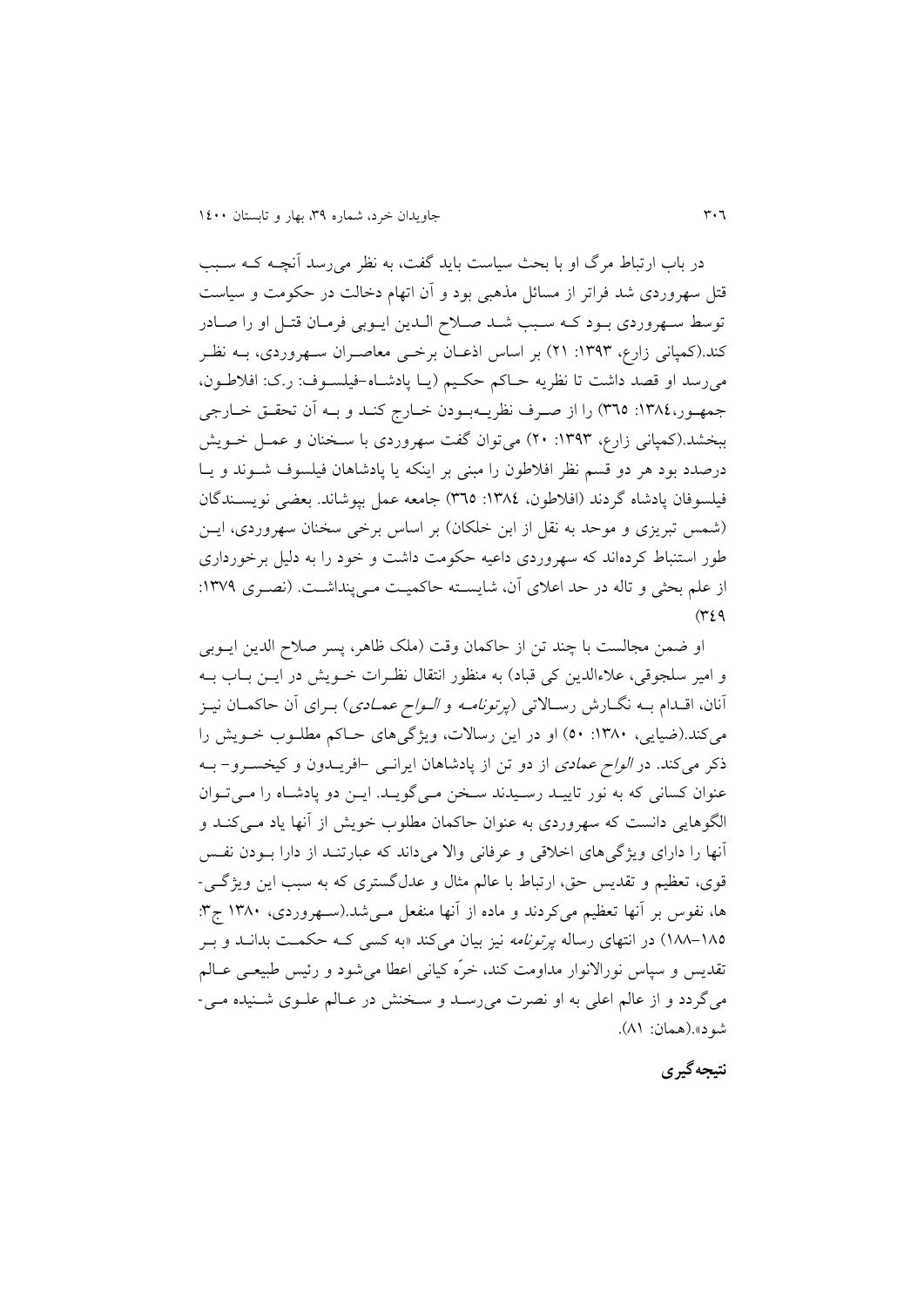حکمت عملی سهروردی را می توان مجموعه سه بخشبی متشکل از فـرائض و ســنن، اخالق و عرتان دانست. زيرا او آنجا که از اخالق و سیاست سخن میگويود بور انجوام فرائض و سنن دين اسلام تاکيد میکند و نيـز اعتـدال ارسـطويی را متـذکر مـی شـود و همچنین علاوه بر این موارد، بر ریاضت و ارتبـاط بــا عــالم مثــال و تألــه و ذوق تأکیــد میک د و آن را بخصو برای حاکم حکیم ضرروری به شمار میآورد. همانطوور کوه سهروردی ذوق و تأله را در روش اشراقی خويش عنصری اساسی میدانــد ايــن عنصــر در حکمت عملی او نیز برجسته است و بر این اسـاس مـی تـوان حکمـت عملـی او را حکمت عملی اشراقی نامید. سهروردی در آثار خویش تنها به دو شاخه حکمت عملـی -اخلاق و سیاست- پرداختــه و در بــاب تــدبیر منــزل تنهــا بــه ذکــر نــام آن و تعريــف مختصری از آن در رساله *تلويحات* اکتفا کرده است.

سهروردی از تکلفات بیش از حد مشائین و تأکید بر بحث و ذهن گریــزان اســت و مشائین را به جهت پرداختن بیش از حد به این امور نقد میکند. او بر عمل تاکیـد مـی-کند و عمل و نظر در انديشه او جدايىناپذيرند. در آثار سهروردی شـواهد و دلايلـی موجود است که از آن میتوان به ارجحیت حکمت عملی بر حکمت نظری رسوید. هور چند که سهروردی حکمت نظری را از نظر زمانی، مقدم بر حکمت عملی میداند، اما با توجه به داليل و شواهدی در انديشههای مکتوب او و نیز خط مشی عملوی اذ موی - توان به تقدم بالشرف حکمت عملی نسبت به حکمت نظری در مکتب اشراقی او دست يافت.

در نوشتار حاضر برای تقدم بالشرف حکمت عملی بر حکمت نظـری بـا توجـه بــه اندیشههای مکتوب سهروردی پنج دلیل ارائه شده است. ١. سـهروردی روش ذوقـی و تأله را برتر از روش بحثی میداند زيرا معتقد است شیوهای منظمتر و نزديکتر است. با توجه به برتری روش ذوقی و تأله نزد سهروردی و ارتباط مستقیم حکمت ذوقی و تأله با عمل و نیــز بــا توجــه بــه اینکــه تألــه و ذوق از عناصــر اساســی در حکمــت عملــی سهروردی است می توان به تقدم بالشرف حکمت عملی بـر حکمـت نظـری در نــزد او دست يافت. ٢.او ذکر را بر فکر مقدم دانسته و آن را دارای تـأثیری عظـیم مـی(دانــد. از آنجا که رکر در حیطه عمل است و تکر در حیطه نظر و حکمت نظری و نیز با توجه به اينكه سهروردی اين مطلب را در بخش مربوط به اخلاق و تخلق به اخـلاق خداونــدی آورده که در حوزه حکمت عملی است میتوان تقدم حکمت عملی بر حکموت نظوری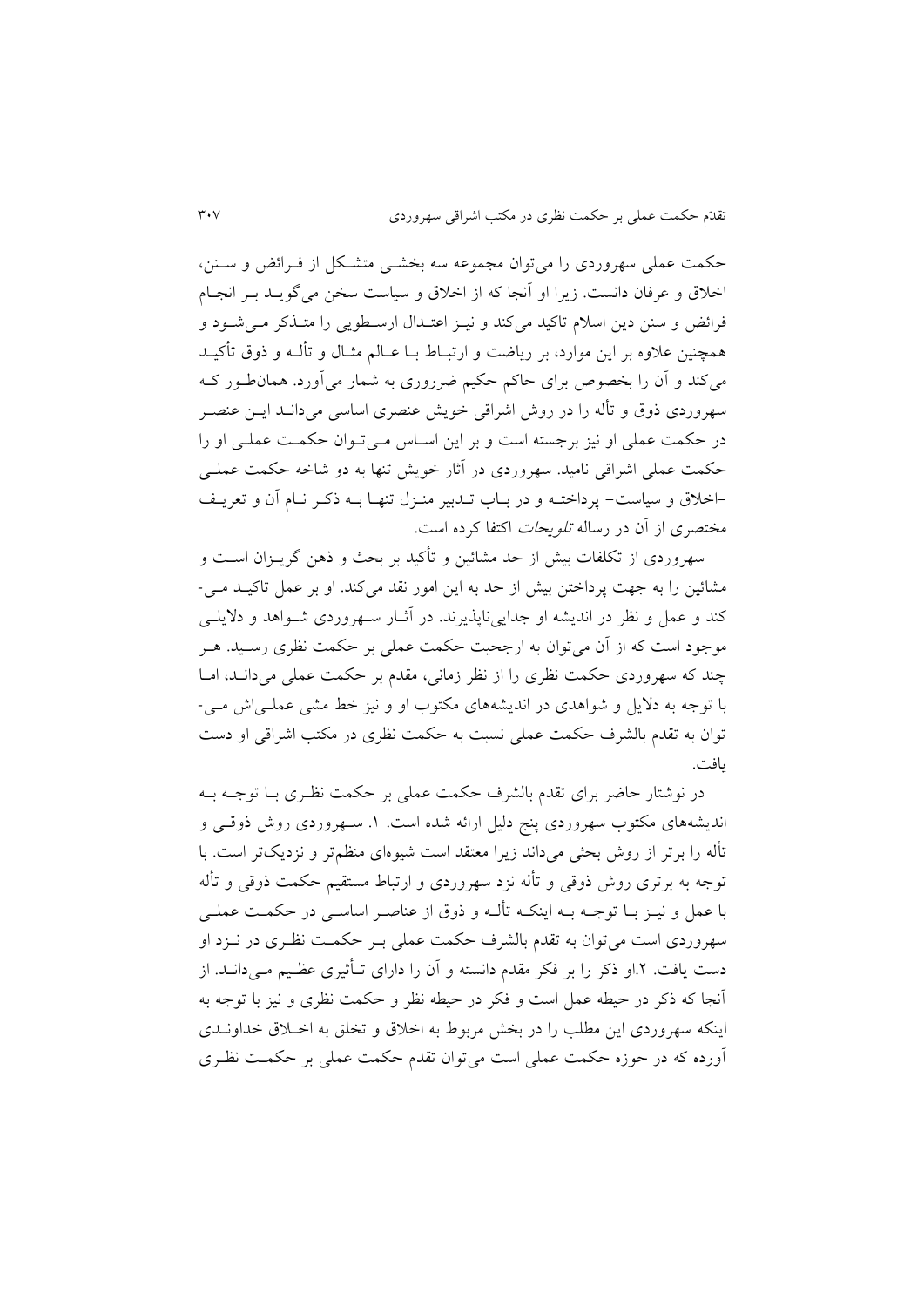را نتیجه گرفت. ٣.جنبه عملی علمالنفس یا خودشناسی سهروردی که می تـوان از آن بـا عنوان علمالنفس اشراقی ياد کرد، قویتر از جنبــه نظـری آن اســت، زيــرا بخــش اعظــم سخن و تاکید او در اين موضول، در باب ارائه طريق عملوی در چگوونگی مهوار قووای نفس و نیز استیلای بر آنها و حاکم شدن بر آنها است، هم در رسالات و هم در داستان-های رمزیاش و میتوان گفت يکی از اهداف مهـم او در نوشـتن داسـتانهـای رمـزی همین مطلب است. ٤."حکمت" در انديشه سهروردي تنها از طريق نظر و انديشه صرف حاصل نمی شود، بلکه او خود ذکر میکند که مطالب ح*کمةالاشراق بـرای او از طريــق* ذوق و کشف و شهود حاصل شده و ذوق و کشف در ارتباط مستقیم بـا عمـل اسـت. حکمت حقیقی از طریق روش ذوقی و تأله حاصل مےشود. حکـیم در نظـر او کسـی است که با عالم انوار در ارتباط باشد. حکمای مورد نظر او تنها در بحث توقف نکرده-اند بلکه اخلاق و عرفان و کشف و ذوق و بـه طـور خلاصـه عمـل، بـرای آنــان دارای ارجحیت است. ٥ تصور و تصدیق مشائین از جمله مباحثی است که سهروردی بــه نقــد آن پرداختهاست. او عنصر الهام الهی و علم حضوری و تجربـه عرفـانی را در تصـور و تصديق معتبر میداند و بر عمل حتی در يکی از پايهایترين مباحث نظری نيـز تاکيـد می کند.

در باب خط مشی عملی سهروردی باید گفت که او در حکمـت عملـی از ســابقین بود و متحمل رياضاتی سخت می شد و آنطور که خود بيان مــی کنــد دريافـت مطالـب حکمت اشراق نیز در اثر این ریاضات و کشف و ذوق بوده و نشان از ارتبـاط مسـتقیم حکمت ذوقی با عمل دارد. او در سیاست نیز علاوه بر ذکر نظراتش در باب برتری تأله بر بحث برای حاکم در صدد است حاکمان را با اين نظريه آشنا کند يا شخصی متألـه را بنا بر بیان برخی محققین بر کرسی حاکمیت نشاند و نظریه پادشاه- فیلسـوف را عملـی گرداند.

همانطور که نوشتار حاضر نشان میدهد، حکمت عملی نسبت بـه حکمـت نظـری دارای تقدم بالشرف است، حال با توجه به اين نتيجه سـوالی بـه عنـوان فرضـيهای کـه نیازمد تحقیقی دیگر است میتواند مطرح شود و آن اینکه این تقدم بالشرف چه آثــار و نتايجی در سه زيرشاخه حکمت عملی يعنی اخـلاق، تـدبیر منـزل و سیاسـت خواهـد داشت؟ به عنوان مثال با توجه به تاکید سهروردی بـر بحت خودشناسـبی و بخصـوص تاکید او بر این بحث در حوزه عمل میتوان این سوال را مطـرح کـرد کـه خودشناسـی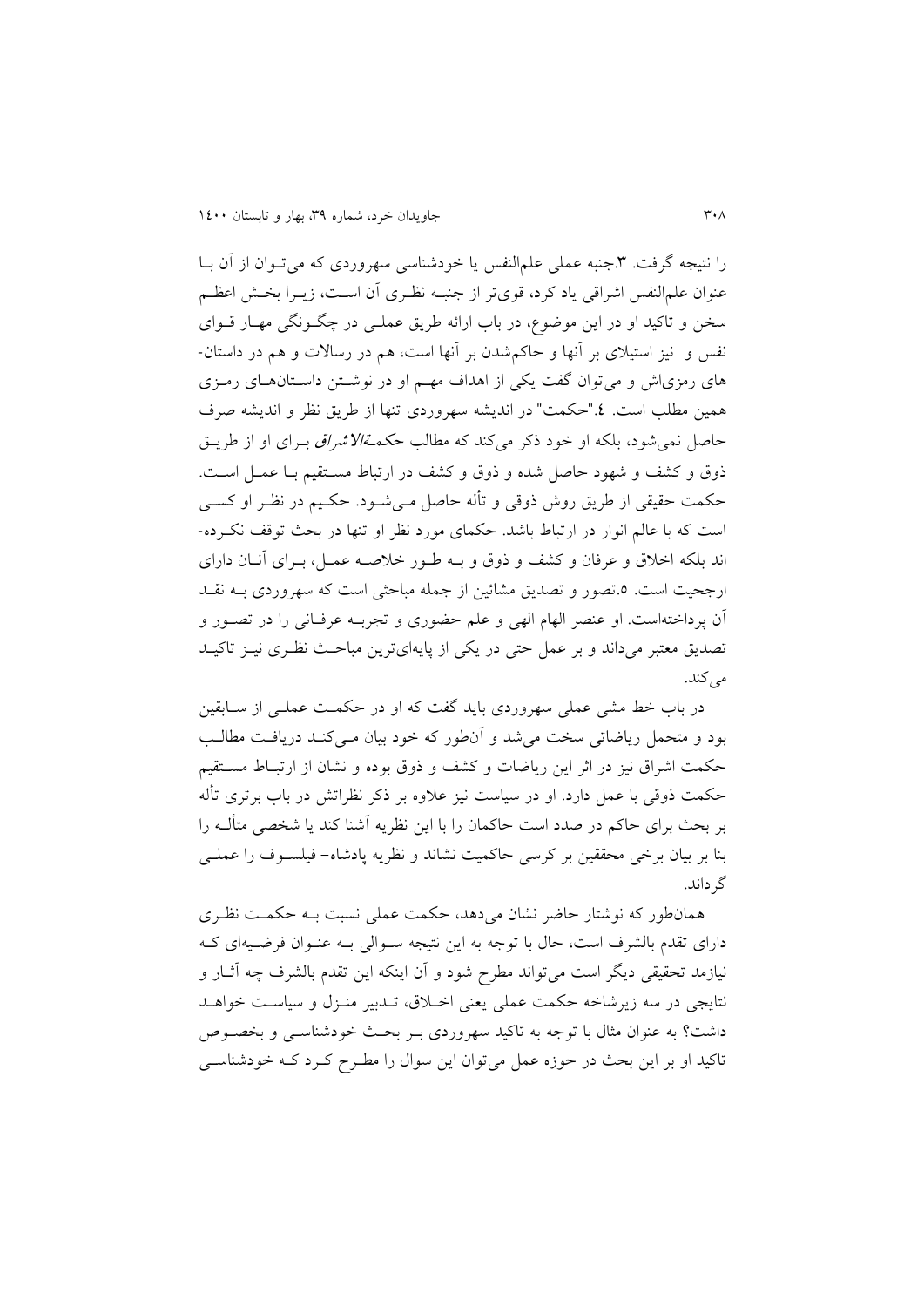عملی چه تاثیری در اخلاق، تدبیر منزل و سیاست و فراتر از آن چــه تــأثیری در حــوزه نظر و حکمت نظری خواهد داشت؟

در پاسخ به سؤالات فوق می توان گفت، آنچه در بدو امر به نظر می رسد ایـن اسـت که سهروردی می گويد در هر نقشی که هستید يا هـر نقشــی را مــی خواهیــد بــه عهــده بگیرید ابتدا اخلاقی باشید و پایبند به آن باشید. ابتدا به اعتدال و تعادل دست پیدا کنیـد و سپس به طور تخصصی در حوزه علم يا مسئوليتی خاص قدم بگذاريد. تجربه کنيــد و بیازمايید و سپس بپذيريد و به طور خلاصه، تقلید نکنید. ارجح دانستن عمـل بـر نظـر، منجر به ضمانت اجرایی بخصوص در حوزه سیاست نیز می شود. با خودشناسی عملی، شخص می تواند بر قوا استیلا يابد و مهار اين قوا را در دست گيرد و به تعادل و اعتدال در قوا برسد و با پیشبرد خودشناسی عملی، همانطور که سـهروردی در بسـتانالقلــوب ذکر کرده نسبت به غیر نیز شناخت پیدا کند و خدا و انسانهای دیگ و جهـان را نیــز بشناسد. پاسخ دقیقتر به این سوال، نیازمند تحقیقی جداگانه در این حوزه است.

## **پینوشتها**

۱. اين مقاله، برگرفته از رساله دکتری نويسنده مسئول مقاله است.

#### References

- Ibrāhīmī Dīnanī, Qulamhossein(1396), *Shoa-e Andīsheh va Shohῡd dar Falsafeh-e Suhrawardī*, Tehran: Hukmat Publications. [In Persian].
- Plato(1384), *Republic*, Translated by Foād Rouhanī, Tehran: Sherkate Enteshārāt -e Elmī Va Farhangī. [In Persian].
- Anvārī, Saeed. (1392). "*Mabani Hikmat dhowqī va Hekmat Khāledeh az Didgah -e Shaikh e Ishraq*". Sāleke Hekmat ,Edited by Shahīn Avāni. Tehran: Moasseseye Pazhouheshī Hekmat va Falsafeh Iran. pp. 785- 805. [In Persian].
- Pournāmdariān, Taqī(1390), *Aql-e Sorkh,*Tehran: Sokhan. [In Persian].
- Chazānī Sharāhī, Sabā(1393), *Masha and Ishraq on: Relationship between theory and practice,* Tehran: Allāmeh Tabātabāei University. [In Persian]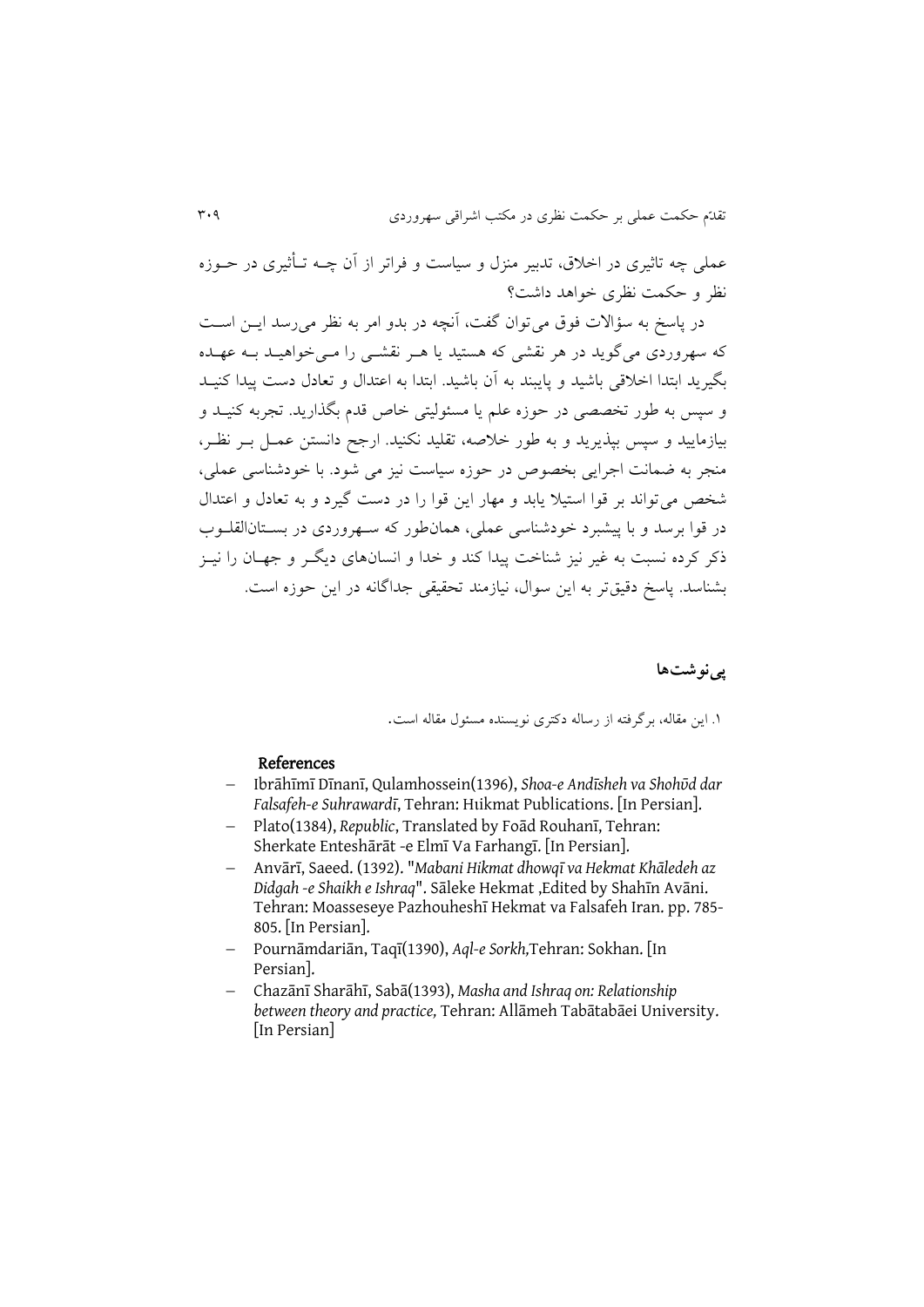- Suhrawardī, Shahāb al'Din. (1380). *Alwah al'Imadi, Majmoʾe Mosanafāt Shaikh Ishrag*. Vol. 3. Edited by Seyyed Hosein Nasr. Tehran: Pazhouheshgāh ʾolūme Ensānī va Motaleʾat Farhangī. [In Persian].
- Suhrawardī, Shahāb al'Din. (1380). *Bostan al' Qolῡb, Majmoʾe Mosanafāt Shaikh Ishragh* . Vol. 3. Edited by Seyyed Hosein Nasr. Tehran: Pazhouheshgāhʾolūme Ensānī va Motaleʾat Farhangī . [In Persian].
- Suhrawardī, Shahāb al'Din. (1380).*Partaw- Nameh, Majmoʾe Mosanafāt Shaikh Ishragh* . Vol. 3. Edited by Seyyed Hosein Nasr. Tehran: Pazhouheshgāhʾolūme Ensānī va Motaleʾat Farhangī . [In Persian].
- Suhrawardī, Shahāb al'Din. (1380). *al-Talwīḥāt*. , *Majmoʾe Mosanafāt Shaikh Ishraq* Vol. 1. Edited by Henry corbin.Tehran: Pazhouheshgāh Olūme Ensānī va Motaleʾat Farhangī. [In Arabic].
- Suhrawardī, Shahāb al'Din (1380), *Ḥikmat al-Ishrāq*, *Majmoʾe Mosanafāt Shaikh Ishraq*. Vol, 2. Edited by Henry corbin. Tehran: Pazhouheshgāh Olūme Ensānī va Motaleʾat Farhangī. [In Arabic].
- Suhrawardī, Shahāb al'Din. (1380), *Resalat al' Abraj, Majmoʾe Mosanāfat Saiykh Ishraq* . Vol. 3. Edited by Seyyed Hoseinn Nasr. Tehran: Pazhouheshgāh Olūme Ensānī va Motaleʾat Farhangī. [In Arabic].
- Suhrawardī, Shahāb al'Din. (1380), *Kalemat al'Tasawof, Majmoʾe Mosanāfat Shaikh Ishraq* . Vol. 4. Edited by Najafqolī Habībī. Tehran: Pazhouheshgāh Olūme Ensānī va Motaleʾat Farhangī. [In Arabic].
- Suhrawardī, Shahāb al'Din. (1380), *al Lamahat, Majmoʾe Mosanāfat Shaikh Ishraq*. Vol. 4. Edited by Najafqolī Habībī. Tehran: Pazhouheshgāh Olūme Ensānī va Motaleʾat Farhangī. [In Arabic].
- Suhrawardī, Shahāb al'Din. (1380), *al-Mashāriʿ wa-l Muṭāraḥāt, Majmoʾe Mosanafāt Shaikh Ishraq*. Vol. 1. Edited by Henry corbin. Tehran: Pazhouheshgāh Olūme Ensānī va Motaleʾat Farhangī. [In Arabic].
- Suhrawardī, Shahāb al'Din. (1380). *Al'Mashareʾ va al'Motarehat(logic),* Edited by Dr. Maghsoud Mohammadī and Ashraf Alīpour, Qom; Hagh Yavarān. In Arabic].
- Suhrawardī, Shahāb al'Din(1955), *Logic of Al talwihat,* Edited by Dr Alī Akbar Fayyaz, Tehran: Jaameāt-e Tehran. [In Arabic].
- Suhrawardī, Shahāb al'Din. (1380), *Hayakel al Nour, Majmoʾe Mosanafat Shaikh Ishraq* . Vol. 3. Edited by Seyyed Hossein Nasr. Tehran: Pazhouheshghah Olūme Ensānī va Motaleʾat Farhangī. [In Arabic].